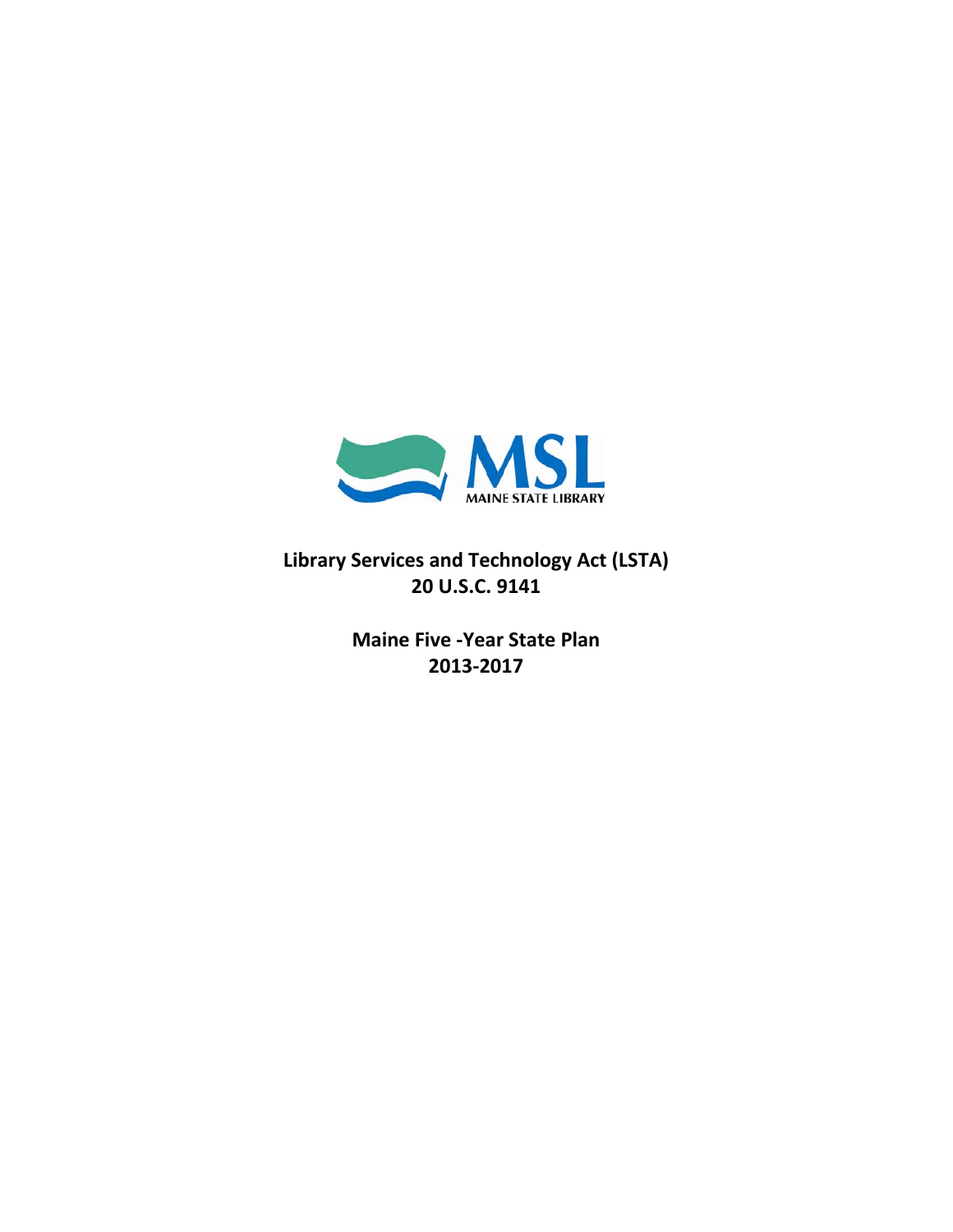# **Table of Contents**

| Goal 1: Expand library resource sharing and services for all Maine citizens. (LSTA Priorities 1, 2,    |  |
|--------------------------------------------------------------------------------------------------------|--|
|                                                                                                        |  |
| Partnership 1 - Maine Regional Library System: Area Reference and Resource Centers 9                   |  |
|                                                                                                        |  |
| Partnership 3 - Networkmaine, Maine Department of Education, Maine Public Utilities                    |  |
| Commission and the Maine State Government Office of Information Technology - 14                        |  |
| Maine School and Library Network and other technology initiatives 14                                   |  |
| Goal 2: Expand and enhance life-long learning opportunities for librarians and Maine citizens.         |  |
|                                                                                                        |  |
|                                                                                                        |  |
| Goal 3: Improve library services to individuals with disabilities and for Maine citizens, including    |  |
|                                                                                                        |  |
| Program 1: Outreach Services - Talking Books, Large Print and Descriptive Video 20                     |  |
|                                                                                                        |  |
|                                                                                                        |  |
|                                                                                                        |  |
|                                                                                                        |  |
| Evaluation for the Partnership with Maine Regional Library System -- Area Reference and<br>$1_{\cdot}$ |  |
|                                                                                                        |  |
| Evaluation for the Partnership between the University of Maine and the Maine State<br>2.               |  |
|                                                                                                        |  |
|                                                                                                        |  |
| Evaluation for the Program - Maine Regional Library System: District Consultants  26<br>$1_{\cdot}$    |  |
|                                                                                                        |  |
| Evaluation for Outreach Services - Talking Books, Large Print and Descriptive Video 26<br>1.           |  |
| 2.                                                                                                     |  |
|                                                                                                        |  |
|                                                                                                        |  |
|                                                                                                        |  |
|                                                                                                        |  |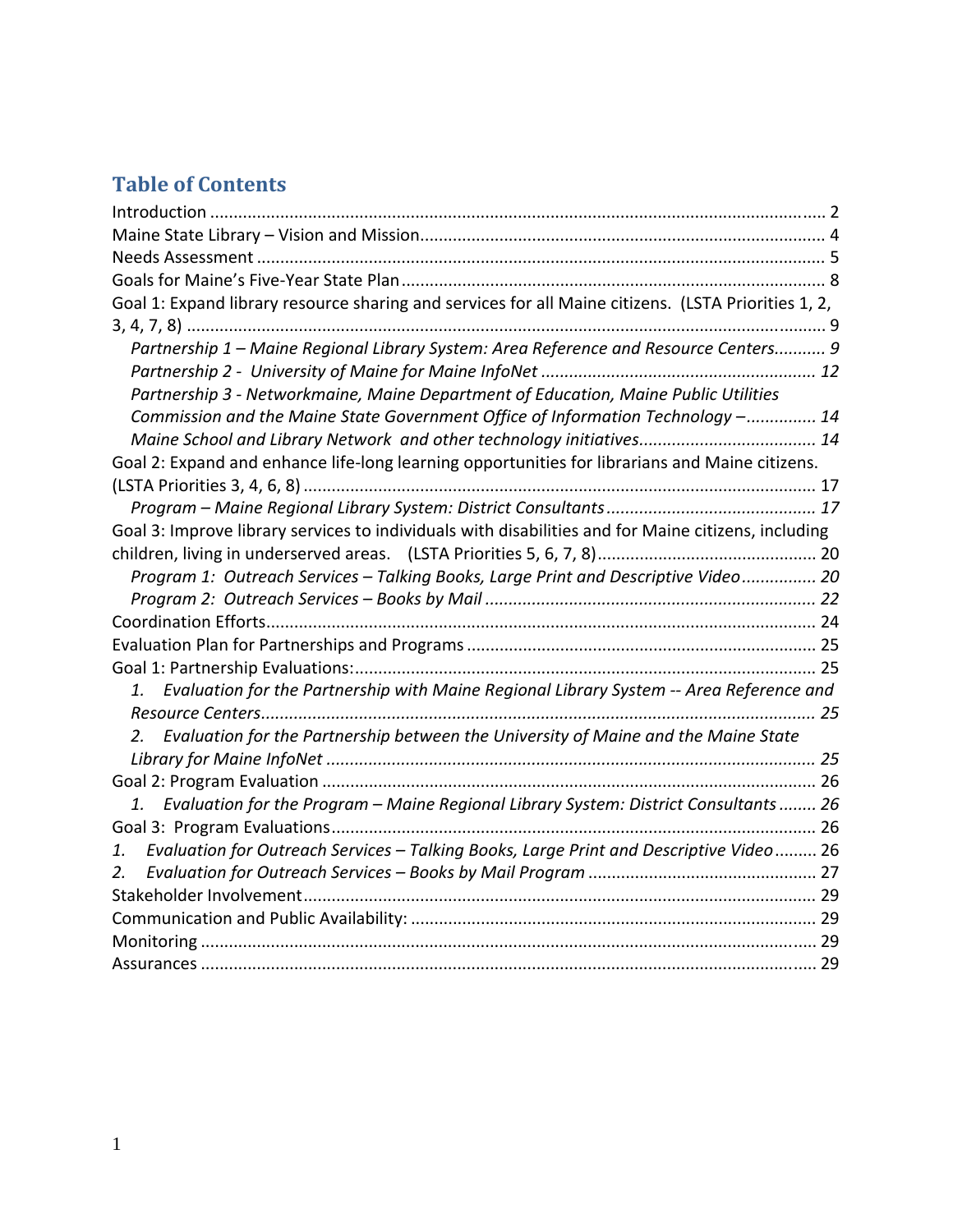# **Introduction**

The Maine State Library, a State Library Administrative Agency (SLAA), shall expend funds for one or more of the following eight LSTA Priorities:

- 1. expand services for learning and access to information and educational resources in a variety of formats, in all types of libraries, for individuals of all ages in order to support such individuals' needs for education, lifelong learning, workforce development, and digital literacy skills;
- 2. establish or enhance electronic and other linkages and improve coordination among and between libraries and entities, as described in 20 U.S.C. § 9134(b)(6), for the purpose of improving the quality of and access to library and information services;
- 3. provide training and professional development, including continuing education, to enhance the skills of the current library workforce and leadership, and advance the delivery of library and information services, and (b) enhance efforts to recruit future professionals to the field of library and information services;
- 4. develop public and private partnerships with other agencies and community-based organizations;
- 5. target library services to individuals of diverse geographic, cultural, and socioeconomic backgrounds, to individuals with disabilities, and to individuals with limited functional literacy or information skills;
- 6. target library and information services to persons having difficulty using a library and to underserved urban and rural communities, including children (from birth through age 17) from families with incomes below the poverty line (as defined by the Office of Management and Budget and revised annually in accordance with 42 U.S.C. § 9902(2)) applicable to a family of the size involved;
- 7. develop library services that provide all users access to information through local, State, regional, national, and international collaborations and networks;
- 8. and carry out other activities consistent with the purposes set forth in 20 U.S.C. § 9121, as described in the SLAA's plan. 20 U.S.C.  $\S$  9141(a)(1-8).

Maine is a rural state with 17,000,000 acres of forest land and a population density of approximately 41.3 residents per square mile. Maine's 1.3 million residents live in an area that is nearly as large as the five other New England states combined. The population has increased 4.2 % between 2000 and 2010. In 2010, 15.9% of Maine's population was 65 years old and older. 96.6% of the population is white and 12.6 % are below the poverty level. Only 26.5% of Maine residents have a Bachelor's degree or higher.

Approximately 98,444 Maine residents live in communities with no local library. 55 of Maine's public libraries are open less than 15 hours a week and thus their 112,633 residents qualify for Books by Mail and other Outreach Services. Of the 263 public libraries in Maine, 99% are single direct service outlets. We believe this is the highest percent of single governance, stand-alone libraries of any state in the country. The traditional model of library governance in Maine is that 57% of all public libraries are Association Libraries and 43% are Municipal Libraries with no county, district or multi‐jurisdictional libraries. This has been, and continues to be, the traditional model of library governance in Maine.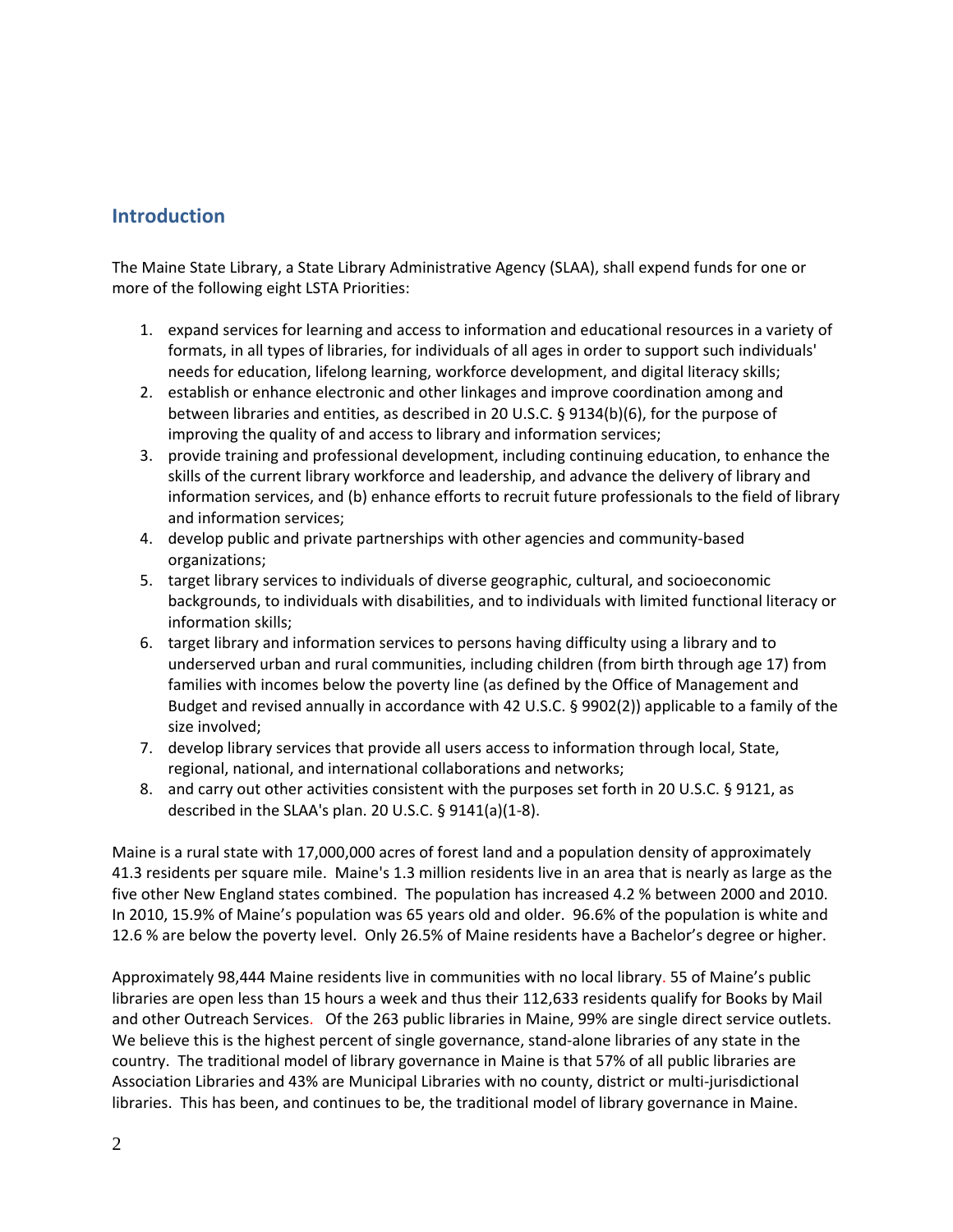### Other statistical information may be found at http://www.maine.gov/msl/libs/statistics/paststats/fy2010/index.shtml

Among Maine's 263 public libraries:

| # Libraries | <b>Percentage</b> | <b>Description</b>                            |
|-------------|-------------------|-----------------------------------------------|
| 37          | 14%               | serve towns of fewer than 1,000 residents     |
| 79          | 30%               | serve towns between 1,000 to 2,500 residents  |
| 61          | 23%               | serve towns between 2,500 and 5,000 residents |
| 56          | 21%               | serve towns between 5,000 to 10,000 residents |
| 24          | 9%                | serve towns between 10,000-24,999             |
| 6           | 2%                | serve towns with populations over 25,000      |

In the 2013‐2017 plan, the Maine State Library will continue to direct LSTA funding to statewide programs and partnerships to benefit Maine libraries, patrons and Maine citizens. This strategy works well to serve Maine's rural libraries and populations equitably. All programs provide a foundation upon which other goals and activities can be built – both statewide and locally. In the evaluation of the Maine State Library's 2008‐2012 five year plan, independent evaluators, Himmel & Wilson, Library Consultants, determined that:

> *"… Maine's implementation of their goals have been highly successful both in achieving the results anticipated in the Plan and in meeting both the spirit and the letter of the Library Services and Technology Act. Furthermore, as is detailed later in the report, the Maine State Library has done an exceptional job of demonstrating their success through both high‐level output measures and, frequently, with outcomes that speak to the impact that their activities under LSTA have had in the lives of library staff and, most importantly, in the lives of the residents of the State of Maine."*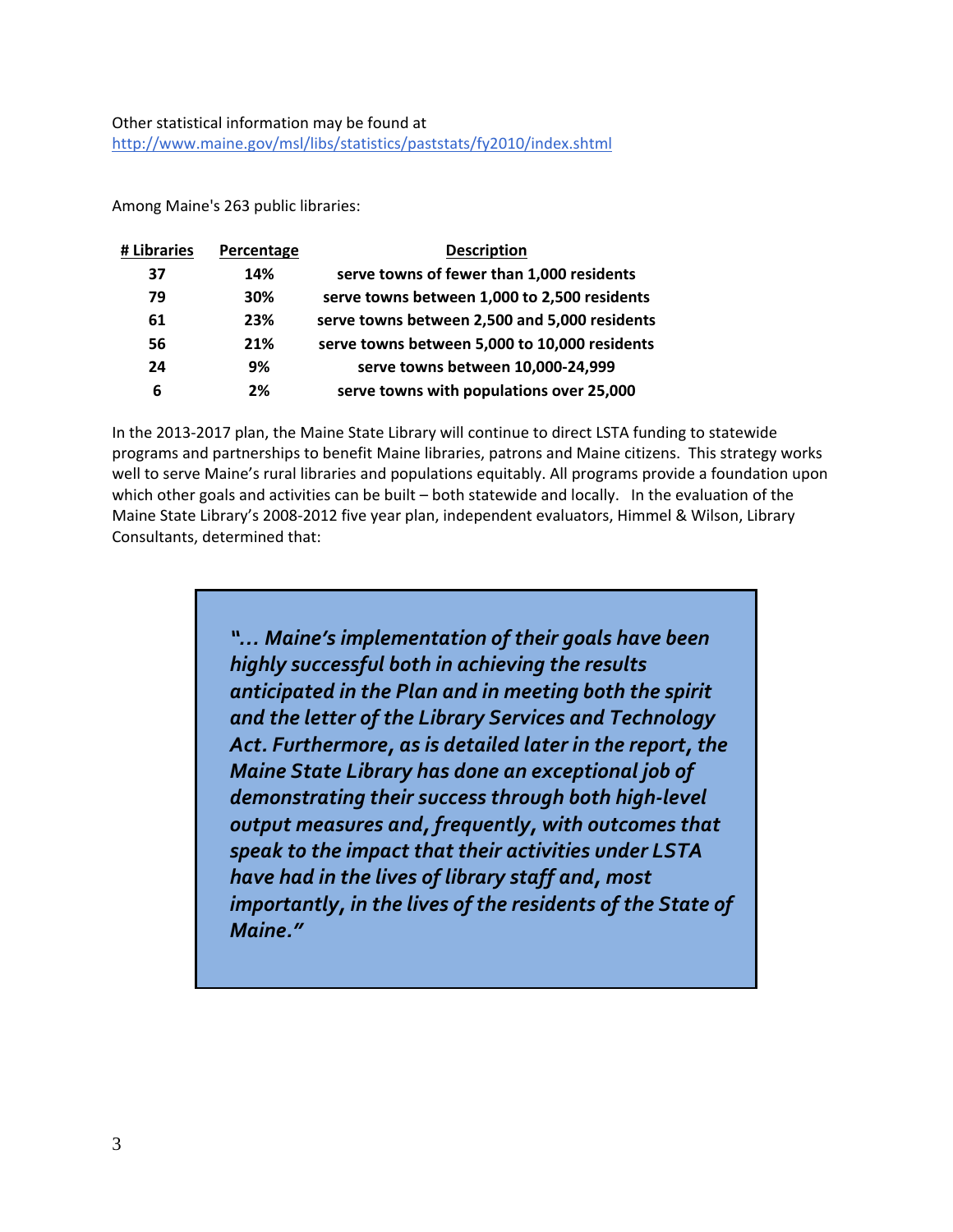# **Maine State Library – Vision and Mission**

## **Vision Statement**

The Maine State Library contributes to the prosperity of the state and the quality of life of its people through access to knowledge, ideas and inspiration.

### **Mission Statement**

The Maine State Library will advance and promote library services and collection resources for all of Maine.

### **Goals**

- Align State Library resources to maximize output to core service areas.
- **Strengthen the relationship between the Maine State Library and the Maine Department of** Education in order to better serve the K‐12 population of Maine through its school libraries.
- **Advocate for libraries within the state of Maine.**
- **EXECT ESTABLISH CONTINUING EDUCATION PLAN** programs for Maine State Library staff development.
- **IMPROVE LACK INTERS INTO SET 10** improve library services throughout the standards in the standards.

The Maine State Library is committed to:

- **Federal Interaction/Government Conduit**: serving in a capacity to be a government 'conduit' by interacting with Federal agencies and the Maine State Legislature (i.e. LSTA Funds, BTOP Grant, etc.)
- **Services to Other Libraries**: serving libraries of all types—and therefore Maine's citizens via libraries
- **Services to State Agencies**: serving state agencies to help disseminate valuable information via the library system and to provide resources to state agencies
- **Services to the Public**: serving citizens directly through specific offerings—such as Talking Books (books for the visually impaired)

This focus on serving our constituents will ensure that the State Library directs its resources and efforts for the benefit of Maine and its people. The goals rise from a process that identified strategic areas of focus, i.e., access to library services, delivery of library services, support of collection resources, and development of libraries.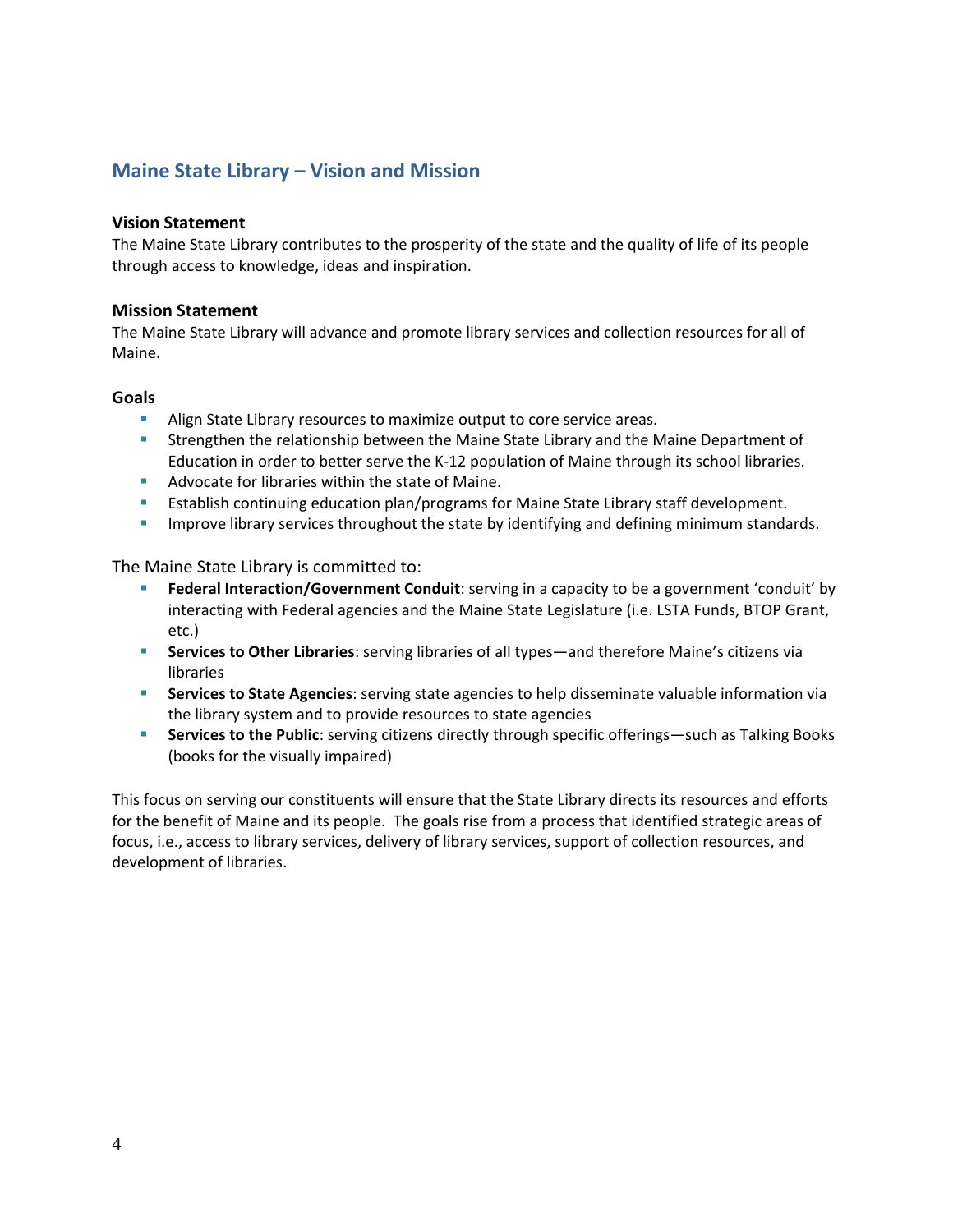# **Needs Assessment**

## **Introduction**

The Maine State Library used the following data and input for the needs assessment for the 2013‐2017 Five Year Plan. Himmel and Wilson's "An Independent Evaluation of Maine's Implementation of the Library Services and Technology Act Grants to States Program 2008 – 2012", survey and evaluation tools collected from 2008‐2012 from librarians and other Maine State Library constituents, advisory input from staff and partners working with LSTA supported programs

The needs assessment presented by the Maine State Library includes Himmel and Wilson's "An Independent Evaluation of Maine's Implementation of the Library Services and Technology Act Grants to States Program 2008 – 2012". This evaluation included interviews with library community leaders, focus groups with library directors, the District Liaison Committee, the Maine Library Commission members, and a web-based survey targeting the broader Maine library community.

### **Excerpted from the LSTA 2008‐2012 evaluation**

Himmel and Wilson responded in their evaluation of Maine's 2008‐2012 LSTA Plan with the following observations and recommendations based upon the IMLS Prospective Questions:

1. **How does the State Library Agency plan to share performance metrics and other evaluation‐related information within and outside the Agency to inform policy and administrative decisions over the next five years?**

While the Maine State Library will utilize many traditional approaches to disseminating performance metrics and other related information, some less traditional regional and national approaches may also be in order. Traditional avenues include scheduling meetings with partners to describe the expectations around performance metrics and evaluations and establishing regular meetings for reporting and discussion of same. Some data will be also be shared by posting on MSL website and via listservs and e‐ mail. Less traditional mechanisms may involve interaction with other SLAAs around the work that IMLS has been doing in regard to logic maps and evaluation frameworks. Although some of the MSL's LSTA initiatives/programs are rather unique, others such as the MARVEL! Databases and the Talking Books Plus share many similarities with programs in other states. Sharing approaches to evaluation as well as effective metrics across state boundaries should prove to be productive for all involved in the efforts.

## **2. How can the performance data collected and analyzed to date be used to identify benchmarks in the upcoming five‐year plan?**

The existing program evaluations plus the input gathered by the evaluators through focus groups, interviews and the web-based survey will be used in going forward with the new LSTA five-year plan. Analysis of these tools has already pointed to some new benchmarks that we need to include in the upcoming plan.

**3. What key lessons has the Agency learned about using outcome‐based evaluation that other states could benefit from knowing? Include what worked and what should be changed.** MSL has had success in increasing the number of evaluations submitted by staff development program attendees by tying "Continuing Education Certificates" to having submitted an evaluation form. Utilizing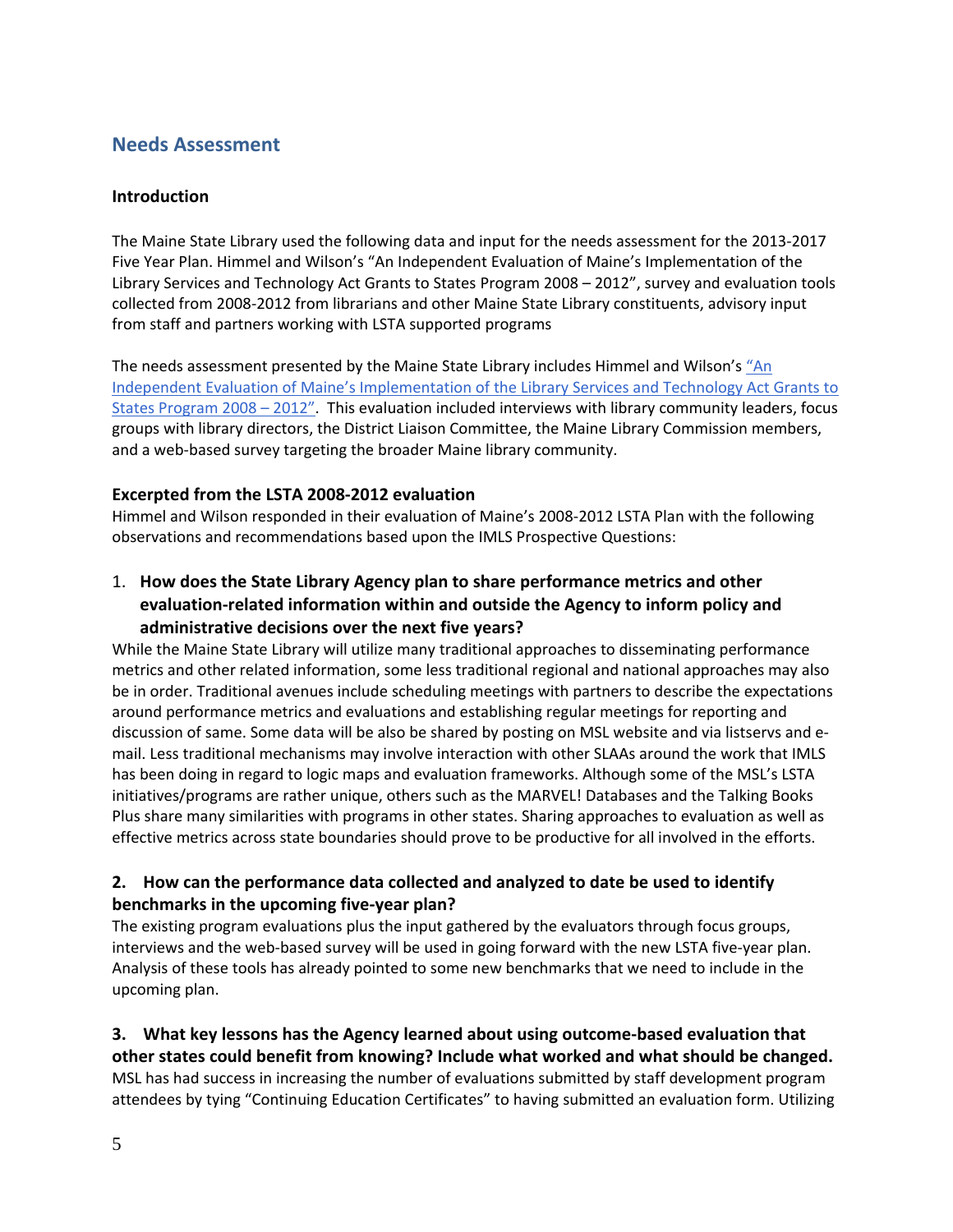online evaluations allows MSL staff to email program participants a link to the online form and follow‐up reminders rather than counting on them to submit pieces of paper. This also saves the staff a tremendous amount of time in that they don't have to manually enter responses from paper surveys into a database or spreadsheet. Participation in the evaluations is much higher and already in a digital formal which makes it much easier to analyze. MSL has learned that outcomes need to be built into the planning process for all professional development programs and that consistently exploring what participants do with the information they gain in staff development sessions enables MSL to develop better, more targeted events in the future.

## **4. What are the major challenges and opportunities that the State Library Agency and its partners can address to make outcome‐based data more useful to federal and state policy makers as well as other stakeholders?**

- Design evaluation protocols, perhaps with assistance from trained evaluator, and make sure evaluation instruments are put in place during the next round of planning, so that comparable data can be collected at each site and event every year.
- Develop a "dashboard" for reporting data on a regular basis (daily/weekly/monthly), so that data is consistent and complete for each year and is immediately available to policy makers, program planners, and participants in Maine. The goal is to make data readily available for state‐ level and local decision making, rather than to merely report it at the end of each year.
- Review the format for collecting annual reports at IMLS to allow for quantitative data to be shared – charts, graphs, etc. – to encourage comparative and trend analysis.
- Share all of these protocols, instruments, dashboard, and annual reports nationally, so that individual states can take advantage of practical solutions to data gathering for evaluating outcomes, for studying and comparing processes, and for improving results.

## **5. Based on the findings from the evaluation, include recommendations for justifying the continuation, expansion, and adoption of promising programs in the next five‐year plan.**

- **Partnerships have been very successful at leveraging LSTA funds and limited personnel and** technical resources of State Library to accomplish impressive results and should be continued and expanded. A number of initiatives reported suggest that the State Library is planning to do that.
- Statewide programs such as MARVEL!, MaineCat and MSLN and have also been successful and seem well-suited for the state's particular circumstances.

## **6. Based on the findings from the evaluation, include recommendations for justifying potential cuts and/or elimination of programs in the next five‐year plan.**

- **Comments from focus group participants and individual interviews suggest that the proliferation** of union catalogs is somewhat inefficient. Activities are underway to create federated searching or open‐source solutions to make these interfaces more seamless and somewhat more user friendly.
- As was previously noted, Talking Books Plus and Books by Mail services are quite expensive when measured by cost per circulation. While neither of these programs should be discontinued, the advent of downloadable resources suggests that new more cost‐effective service delivery mechanisms may be available to serve a growing percentage of individuals that are targeted with the TBS and BBM programs. The State Library should investigate ways to leverage these new technologies to serve rural users and those who are blind or visually impaired and to otherwise streamline and focus services to reduce costs.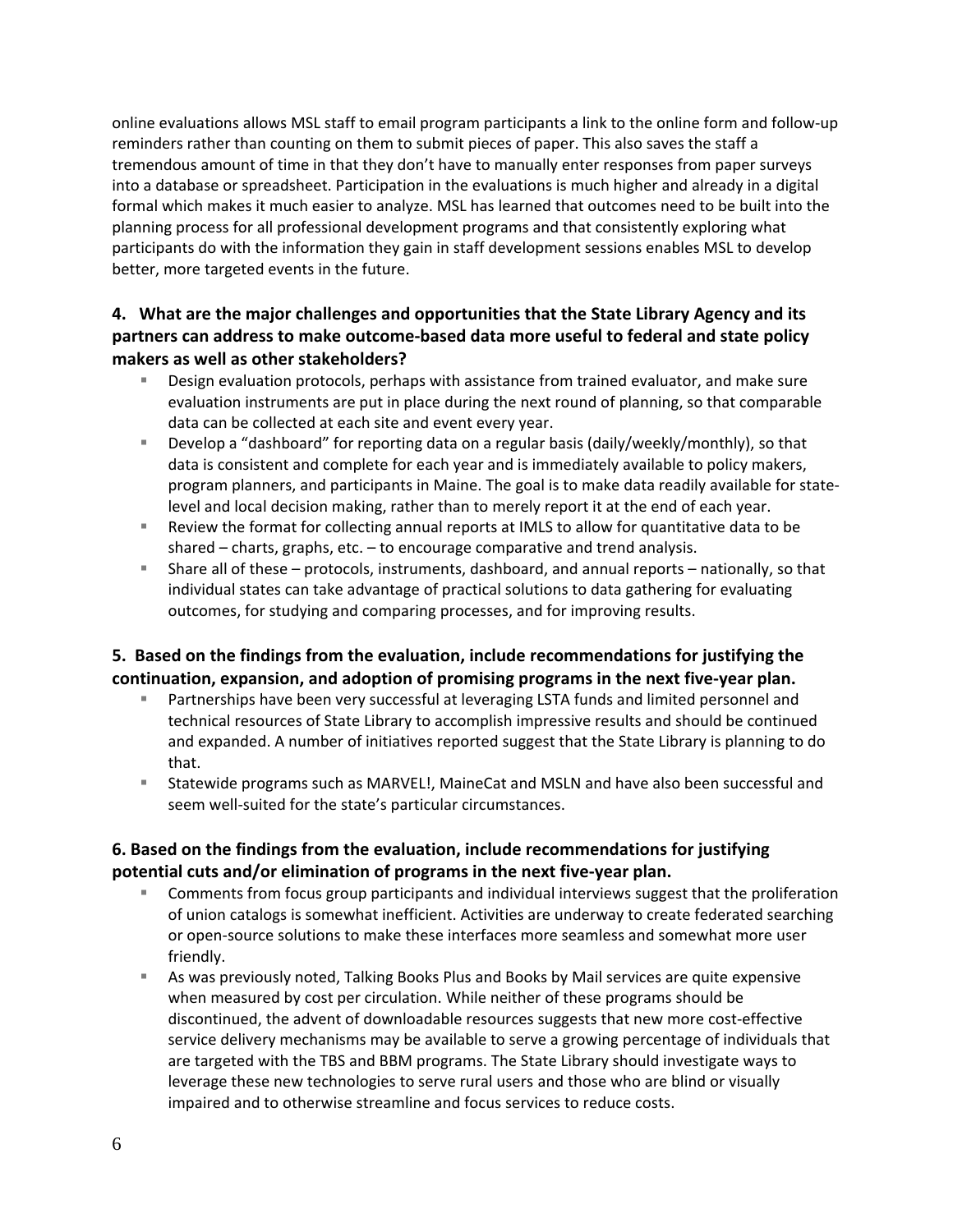The Maine State Library has been active in promoting the use of technology (particularly video teleconferencing) to provide remote access to services. The evaluators experienced these efforts first hand in that one of the focus group sessions included remote participants who joined the session via video teleconference). MSL should continue to explore ways to mitigate the challenges posed by expansive geography and sparse population.

All of the needs assessments point to the Maine State Library continuing efforts in statewide partnerships and projects. The Himmel & Wilson evaluation pointed to the success of our partnerships. We have determined that in Maine, partnerships are a key to successful statewide initiatives. This is not only evidenced by LSTA but in new partnerships developed with the Maine State Library's recent BTOP grant. The \$1.36 million dollar BTOP grant funded the Maine Public Library Information Commons Project. This project increased the number of computers and workstations available in public libraries to improve public access to broadband connectivity. The project funds were also used to establish 11 regional hubs in 11 Maine counties with IP‐based video conferencing capability. This project also provides training to Maine citizens who are unemployed, low income or seniors. The Maine State Library found new partners and strengthened relationships with existing partners for this project. The Maine State Library plans to build on existing LSTA and BTOP partnerships and seek new partnerships during the span of this plan.

Additional complementary data was mined from several Maine State Library statewide surveys. Access to the survey results and survey questions may be found at: Needs Assessment 2008‐2011: Library Services and Technology Act (LSTA). Documents on this page are provided in PDF or Microsoft Word formats.

The following surveys, collected between 2008 and 2011, were designed to measure and define recognized needs:

**Leadership Training Interest Survey (2011):** The purpose of this survey was to gauge the interest in some type of leadership training to be offered by the Maine State Library. Future library leaders at all levels of the profession and in all types of institutions are needed with the graying of the Maine library profession.

**Social Media Survey (2011):** This survey collected information on libraries using social media. **Maine State Library Services Survey ( 2010):** This survey gathered information about how libraries are currently using Maine State Library services to help with the Maine State Library's Commission work on the strategic plan.

**Talking Books Plus Survey (2010):** This survey evaluated Talking Books Plus services, received from Maine State Library Outreach Talking Books Plus program (Talking Books, Large Print, and Descriptive Video).

**Books By Mail Survey (2009):** This survey gathered feedback on how MSL Outreach staff are serving Books By Mail patrons and ways for improvement.

**MSL Patron Survey (2009):** The goal of this survey is to identify why individuals choose to use the Maine State Library.

**Library Budget Survey (2009):** This survey gathers information about budget reductions from ALL Maine libraries.

**SCOOP Purchasing Survey (2008):** This survey gathers information on the use of the purchasing cooperative known as SCOOP which helps member libraries purchase specified materials at the best possible price and in a timely manner.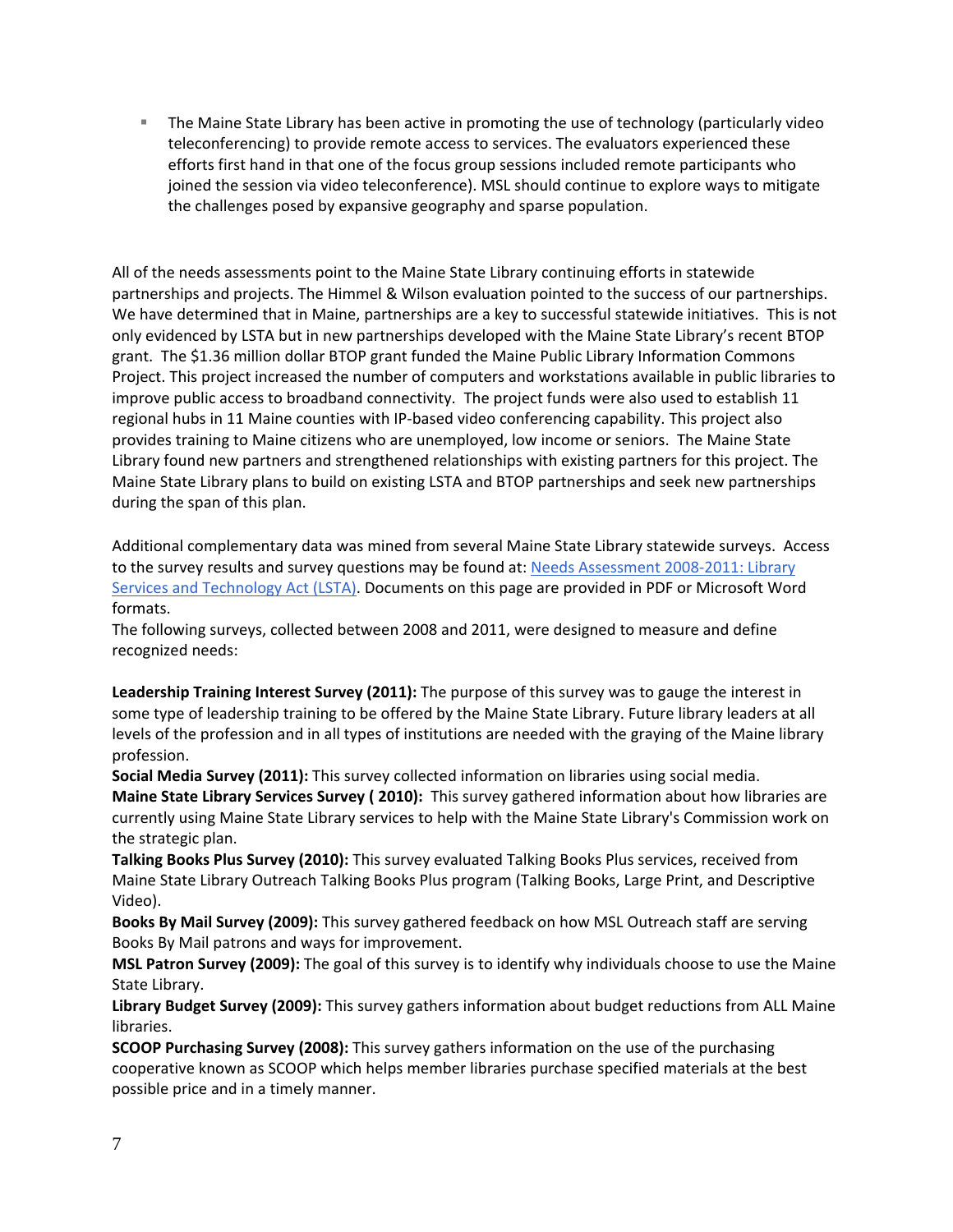# **Goals for Maine's Five‐Year State Plan**

All goals apply to Maine citizens and are prioritized and take into account the number of Maine citizens potentially served by each goal.

Goals 1 and 3 are retained from previous years as they are based upon feedback from focus groups and survey results detailed in Himmel and Wilson's **"An Independent Evaluation of Maine's Implementation of the Library Services and Technology Act Grants to States Program 2008 – 2012"**

Goal 2 is a new goal this year to address new LSTA priorities plus a demonstrated need brought forth by the evaluation, our own statewide surveys and the successes and challenges with the Maine Information Commons Project, a PCC BTOP project awarded in July 2010. This award brought desktops, laptops and video‐conferencing to Maine libraries as well as provided learning resources and training to Maine librarians and citizens. Demand for training, types of training and the current needs of the unemployed, elderly and low income citizens of Maine, as well as the librarians serving all Maine citizens, further reinforces the need for current life‐long learning efforts to be enhanced and indicates the need to expand these efforts through Maine libraries. Focus will be in all areas of learning literacies: digital, science, early, citizen, information, electracy, library, etc.

# **MSL Five Year Plan Goals for 2013‐2017**

- 1. Expand library resource sharing and services for all Maine citizens. (LSTA Priorities 1, 2, 3, 4, 7, 8)
- 2. Expand and enhance life‐long learning opportunities for librarians and Maine citizens. (LSTA Priorities 3, 4, 6, 8)
- 3. Improve library services to individuals with disabilities and for Maine citizens, including children, living in underserved areas. (LSTA Priorities 5, 6, 7, 8)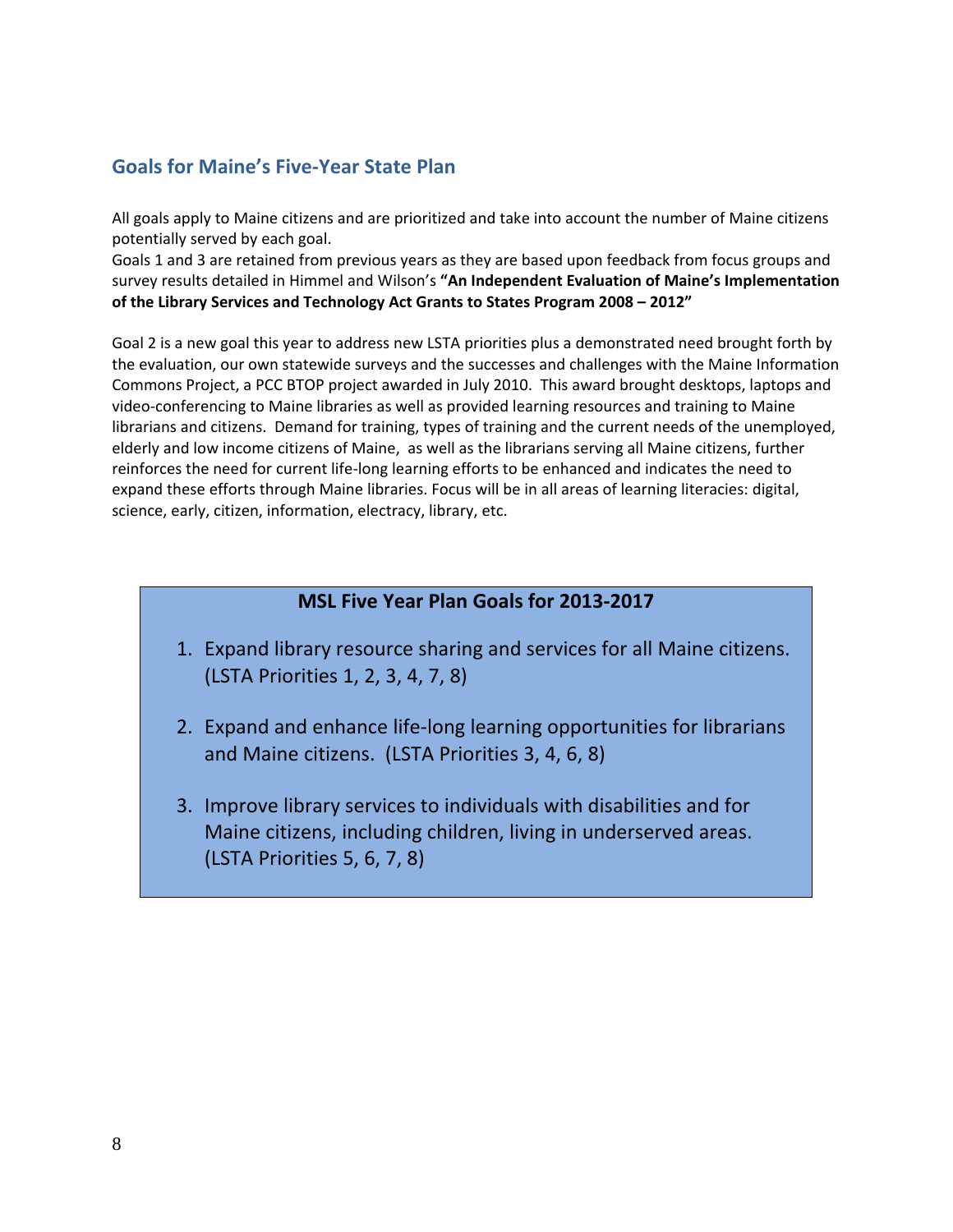# **Goal 1: Expand library resource sharing and services for all Maine citizens. (LSTA Priorities 1, 2, 3, 4, 7, 8)**

Programs and partnerships supporting this goal are:

- 1. Partnership with Maine Regional Library System -- Area Reference and Resource Centers (ARRCs)
- 2. Partnership between the University of Maine and the Maine State Library for Maine InfoNet.
- 3. Partnership with Networkmaine, Maine Department of Education, Maine Public Utilities Commission and the Maine State Government Office of Information Technology ‐‐ Maine School and Library Network and other technology initiatives

## **Partnership 1 – Maine Regional Library System: Area Reference and Resource Centers**

## **Description of the partnership/program:**

Maine's Regional Library System (MRLS) was established by legislation in 1973 (MRSA Title 27, Chapter 4) and three library districts were created to improve library services to the citizens of Maine. Each district was affiliated with an Area Reference and Resource Center (ARRC). Portland Public Library (PPL) delivers services for the Southern Maine Library District (SMLD), Bangor Public Library (BPL) delivers services for the Northeastern Maine Library District (NMLD) and the Maine State Library (MSL) delivers services for the Central Maine Library District (CMLD). Lewiston Public Library (LPL) delivers ILL services for fiction for CMLD.

http://www.mainelegislature.org/legis/statutes/27/title27ch4sec0.html

## **What will the partnership do?**

The Area Reference and Resource Centers (ARRCs) will work with the three library districts to improve library services for the citizens of Maine. The ARRCs will:

- **Provide ILL services to libraries in their respective districts**
- **Provide reference and information services to district libraries and patrons**
- **Provide free borrower's cards to Maine citizens residing in their districts**
- Be represented by membership on the respective district executive board
- **Provide office space for district consultants (as per contracts)**
- **Manage van delivery program for libraries (Maine State Library)**

#### **Who benefits from this partnership?**

MRLS ARRCs expand resource sharing and services and includes:

- All public, special, academic and school libraries
- **All Maine citizens**

#### **What procedures will partners follow to deliver services?**

Resource sharing and services will be provided through the MRLS ARRC libraries. Each ARRC library will: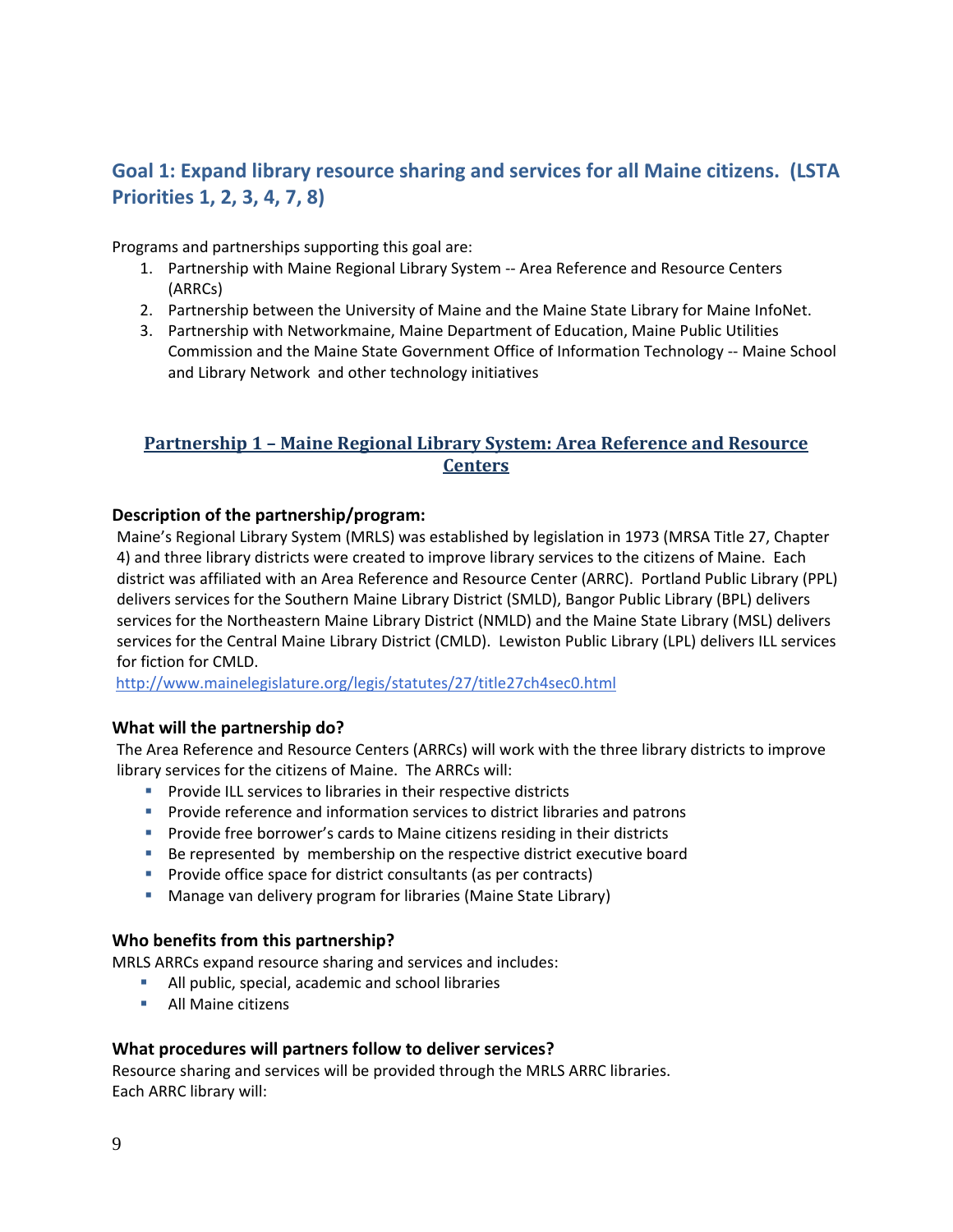- **Provide ILL services for libraries in their respective districts. Lewiston Public Library will serve as** the fiction ARRC for CMLD to supplement the MSL non-fiction collection. (Ongoing)
- Schedule an ARRC ILL staff meeting yearly to review and collaborate on the ILL delivery model and standardize practices statewide. (Yearly)
- **Provide a free library borrower's card to Maine citizens. Applicants may apply in person, online** or through a district library. (Ongoing)
- **Participate in district executive board meetings: assist in assigning priorities to implement the** district plan, actively participate in creating the plan. (ARRC director or representative – when scheduled)
- Attend district council meetings (ARRC director and/or staff twice a year)
- Work with district consultants and their executive boards in planning and conducting workshops (Ongoing)
- **Provide the district consultant with suitable office space, internet access and any other support** services listed in the contract agreement. (Ongoing)
- **Participate in other cooperative activities and services as member libraries may need or require** (e.g. providing meeting spaces). (Ongoing)
- Provide outreach/information to district libraries and patrons regarding reference and information services available to them through the ARRC. (Ongoing)
- Provides database access to district libraries and residents; these databases are in addition to state‐wide licensed MARVEL databases.

### **Each ARRC library will submit reports (Quarterly)**

ARRC's will submit the following data to the Maine State Librarian to track regional usage of services for contract evaluation purposes:

- **MSL, PPL, BPL, LPL** Total ILL transactions for the ARRC – items requested and items loaned Total ILL transactions for regional district libraries (non‐Minerva) – items requested and items loaned
- **MSL, PPL, BPL** Total Reference Questions answered
- **MSL, PPL, BPL** Total number of borrower cards Total number of borrower cards issued to (1) district libraries and, (2) their patrons
- **MSL, PPL, BPL** Total number of meetings attended as an ARRC representative
- Any other data the ARRC determines significant to their role.

Each District Library will:

 Use procedures set up at each ARRC for requesting and delivery of ILL items and reference services. (Ongoing)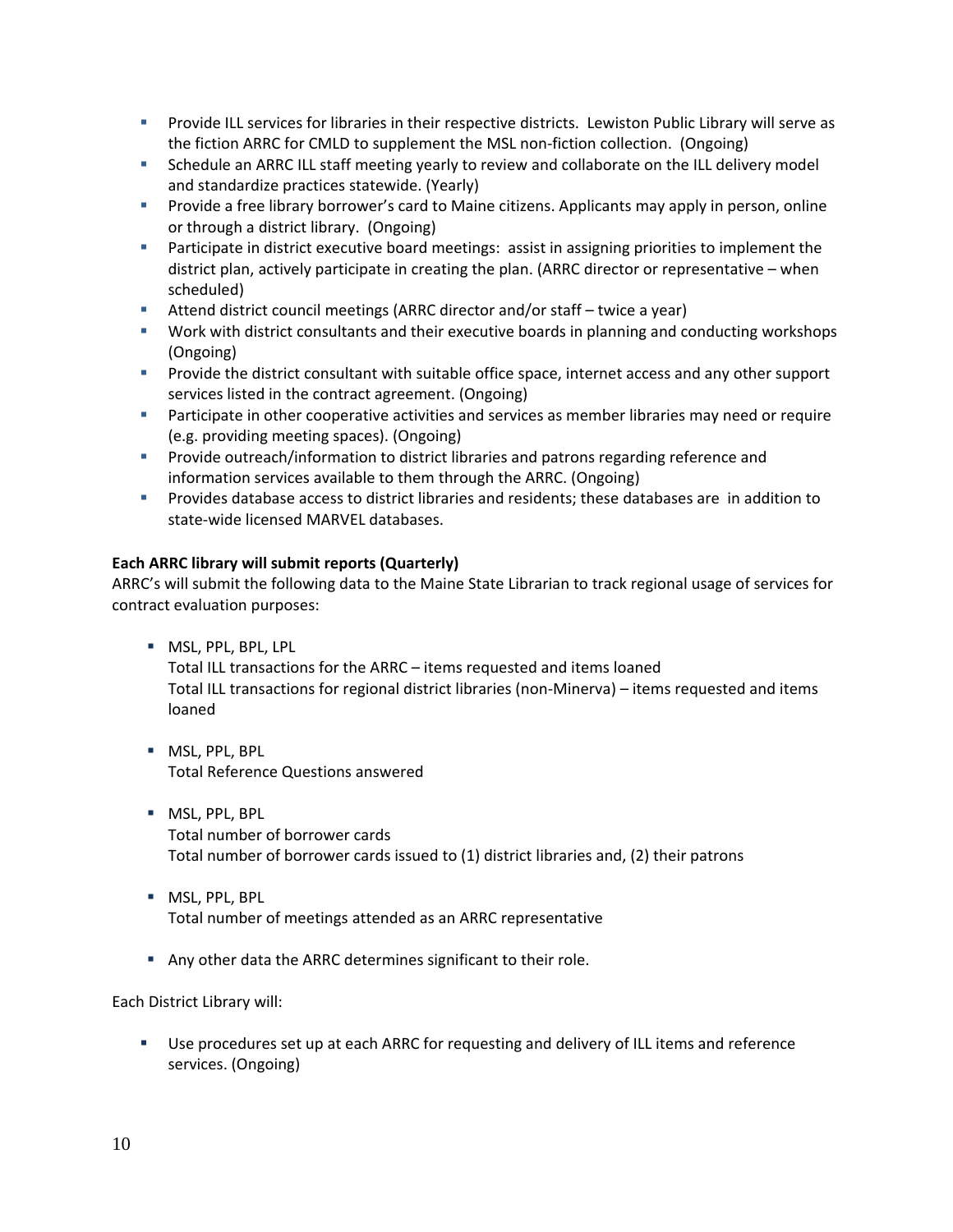The Maine State Library will:

- Manage the van delivery program as part of its ARRC service to the state for district council libraries. (Triennial contract‐once every three years)
- Contract with other ARRC libraries for services; receive ARRC reports. (Annually)

## **Benefits or outcomes expected**

#### **ILL benefits and outcomes:**

Interlibrary loan provides cost savings benefits to small district libraries whose materials budgets are small. Over 70% of Maine public libraries have a collection smaller than 25,000 volumes. ILL is an alternative to purchasing a book.

The outcome is that ILL significantly increases access to library materials for Maine citizens.

## **Reference and information benefit and outcomes:**

Small rural libraries without a reference librarian are able to provide professional reference service to patrons through the ARRCs.

Only 25 of Maine's 269 libraries have a position called Reference Librarian (less than 10%). These services provide great benefit to the district libraries and their patrons who can utilize these ARRC reference and information sources.

Outcome is that libraries and library patrons with no reference staff have access to professionally trained reference librarians.

### **Free Borrowers cards benefit and outcomes:**

Free cards provide access to onsite collections and web‐based services both from home and in the library. Borrowing privileges at the three ARRCs expand access for all Maine citizens to statewide resources.

#### **District Council and Board participation benefits and outcomes**:

ARRC expertise with more sophisticated services and equipment provide district council libraries, consultants and their boards with ideas for professional development and services to consider.

## **How MSL will use federal funds to assist in meeting these goals:**

- The Maine State Library uses both federal and state funds for contracts with the ARRCs.
- **Federal funds are directed towards ILL costs incurred by the ARRCs and may be used for OCLC** services, staff and/or postage depending on the ARRC.
- Pay partial salaries for the Director of Library Development and the Web Coordinator for work done for and support of the ARRC partnership.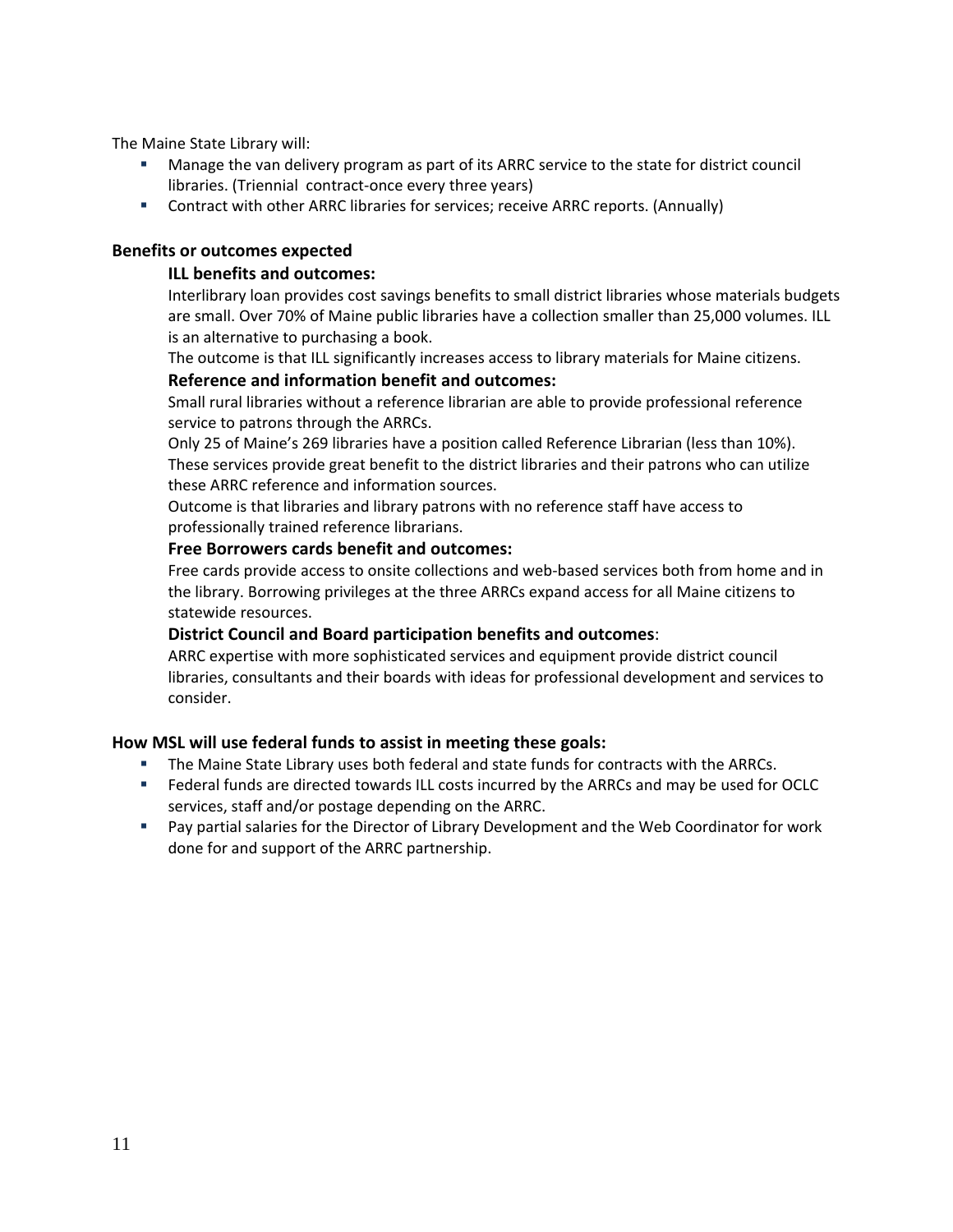# **Partnership 2 University of Maine for Maine InfoNet**

## **Description of the partnership/program:**

The Maine State Library and the University of Maine System will continue to partner in the expansion of services and resources provided by Maine InfoNet.

Maine InfoNet is a collaborative of academic, public, school, and special libraries that provides leadership in resource sharing, promotes cost effective solutions for quality library information services, and supports the cultural, educational, and economic development of Maine.

Supported by the Maine State Library and the University of Maine System, Maine InfoNet connects the people of Maine to information and ideas through library cooperation.

A Board of Directors oversees the overall operation of Maine InfoNet and takes the lead in planning and establishment of policies.

Maine InfoNet currently provides Maine libraries leadership, management and access to:

- **MARVEL, Maine's Virtual Library -- http://libraries.maine.edu/mainedatabases/ MARVEL is** comprised of 57 research indexes and databases each with its own search interface and also with a common OneSearch interface. MARVEL provides every resident of Maine with access to a collection of full text articles and abstracts from magazines, newspapers, journals and reference books that are credible, reputable resources. MARVEL also provides students, business people, public library patrons, and higher education students and educators the ability to search a number of resources at one time for information.
- **MaineCat** MaineCat is a Statewide Catalog that combines and links more than 7 million items in nearly 100 library collections contained in 10 large online library systems. These systems include the University of Maine System libraries, Bowdoin, Bates and Colby, Maine State Library, Bangor Public Library, Portland Public Library, as well as the Minerva and Solar consortia (many Maine public, school, academic and special libraries).
- **Maine Download Library** ‐ Maine InfoNet provides online access to downloadable e‐ books and audio books through OverDrive. Over 200 libraries in Maine participate in this consortial statewide system. The collection includes almost 9,000 downloadable audio‐books and e‐books and grows with demand.
- **Gateway to Digital Collections** This function provides online access to thousands of selected, digitized materials in all formats ‐ full text, image, sound, video, and finding aids. The materials are among the special collections made available by the UMS Libraries, in collaboration with other campus units, and in partnership with other cultural institutions in Maine, including the Maine State Library.

## **Procedures and timeline for carrying out the activities**

Maine InfoNet will continue the expansion, refinement and evolution of all its services and resources for Maine libraries, library patrons and all Maine residents.

- Investigate other learning and information resource purchases through consortia agreements (Annually or bi‐annually)
- **Increase library participation in MaineCat by actively pursuing cost effective and more** technologically advanced ILS solutions to serve a larger percentage of Maine libraries (2015‐2017)
- Support authentication from institutional and home users (Annually)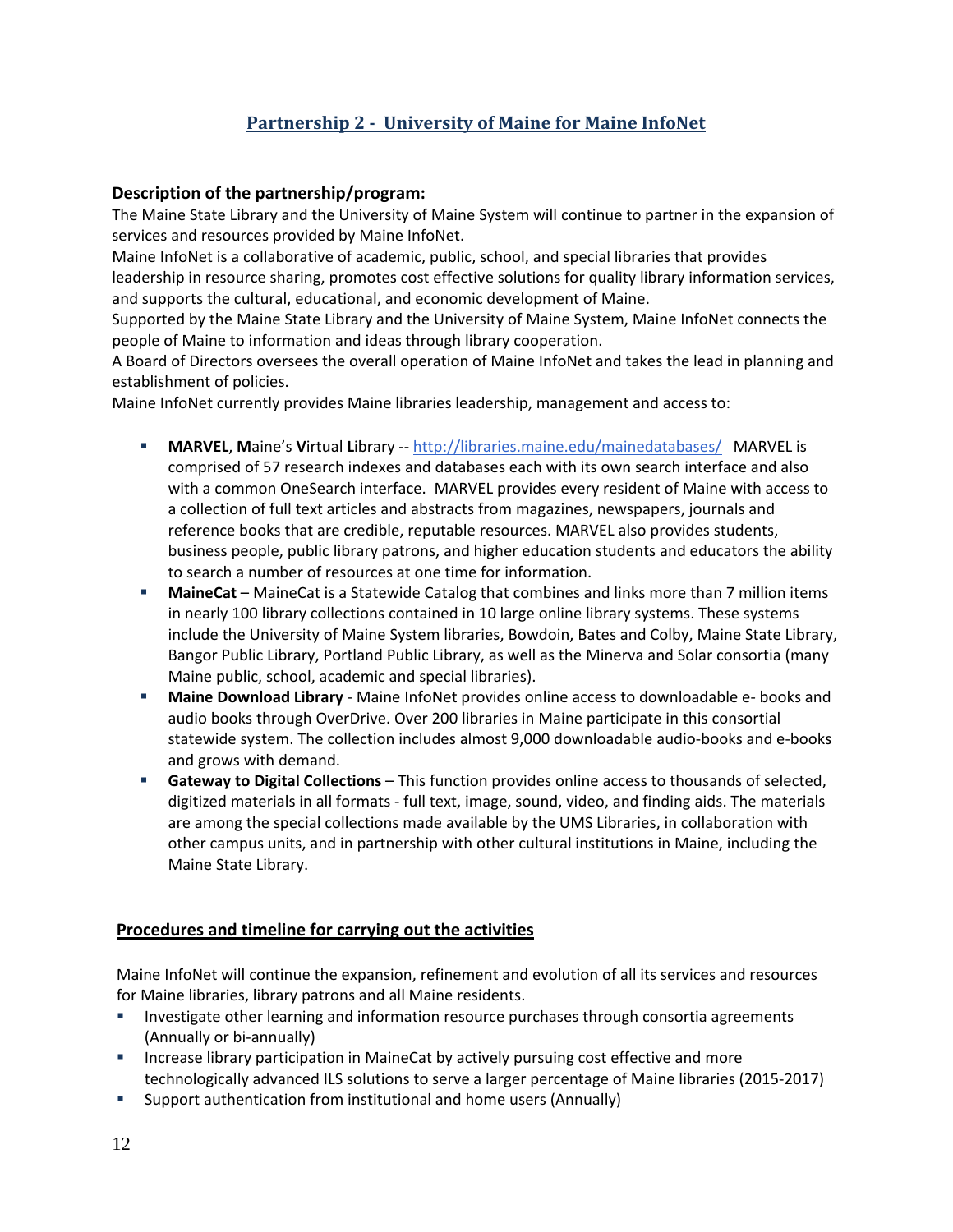- Monitor use of Overdrive and other solutions to e-book demand by Maine libraries and patrons (Annually)
- **Seek increased funding via grants and state funding (Annually)**
- **Train Maine library staff in all processes and procedures for services and products provided by** Maine InfoNet (Annually)
- **Monitor and evaluate effectiveness of the discovery system (Annually)**
- **EXECONTIFY Continue the Memo of Understanding between the University of Maine System and MLS to employ** an InfoNet Director and staff members
- Continue a Memo of Understanding with MINERVA libraries, URSUS libraries and independent colleges to continue MaineCat or another unified catalog solution. (Annually)

**Maine InfoNet Quarterly Reports** (for July 1 – June 30 of reporting year)

| <b>MaineCat</b>                               | <b>Minerva</b>              |
|-----------------------------------------------|-----------------------------|
| # volumes                                     | # libraries;                |
| # unique titles                               | # items                     |
| # libraries;                                  | # Items checked out/renewed |
| # items borrowed (via MaineCat ILL requesting |                             |
|                                               |                             |
| <b>URSUS</b>                                  | <b>Solar</b>                |
| # libraries;                                  | # libraries;                |
| # items                                       | # items                     |
| # Items checked out/renewed                   | # Items borrowed            |
|                                               |                             |
| <b>MARVEL:</b>                                | <b>Downloadable Books:</b>  |
| # of indexes and databases                    | # libraries participating   |
| # logins                                      | # e-books                   |
|                                               | # audio books               |
| <b>Events</b>                                 | # checkouts                 |
| # ofTraining/Meeting/Summits                  |                             |
| (topics and attendence)                       |                             |
|                                               |                             |

## **What benefit or outcome will be achieved**

- **Databases will serve a larger number of Maine citizens**
- Usage analysis of all activities will allow for services to evolve
- Downloadable audio and e-books will continue to expand access beyond printed materials
- MaineCat's new iteration will serve a larger number of libraries and Maine citizens improving access to all library materials
- **EXECONTIFY Continued Memo of Understanding between the Maine State Library and the University of** Maine System ensures a balance for all libraries in Maine.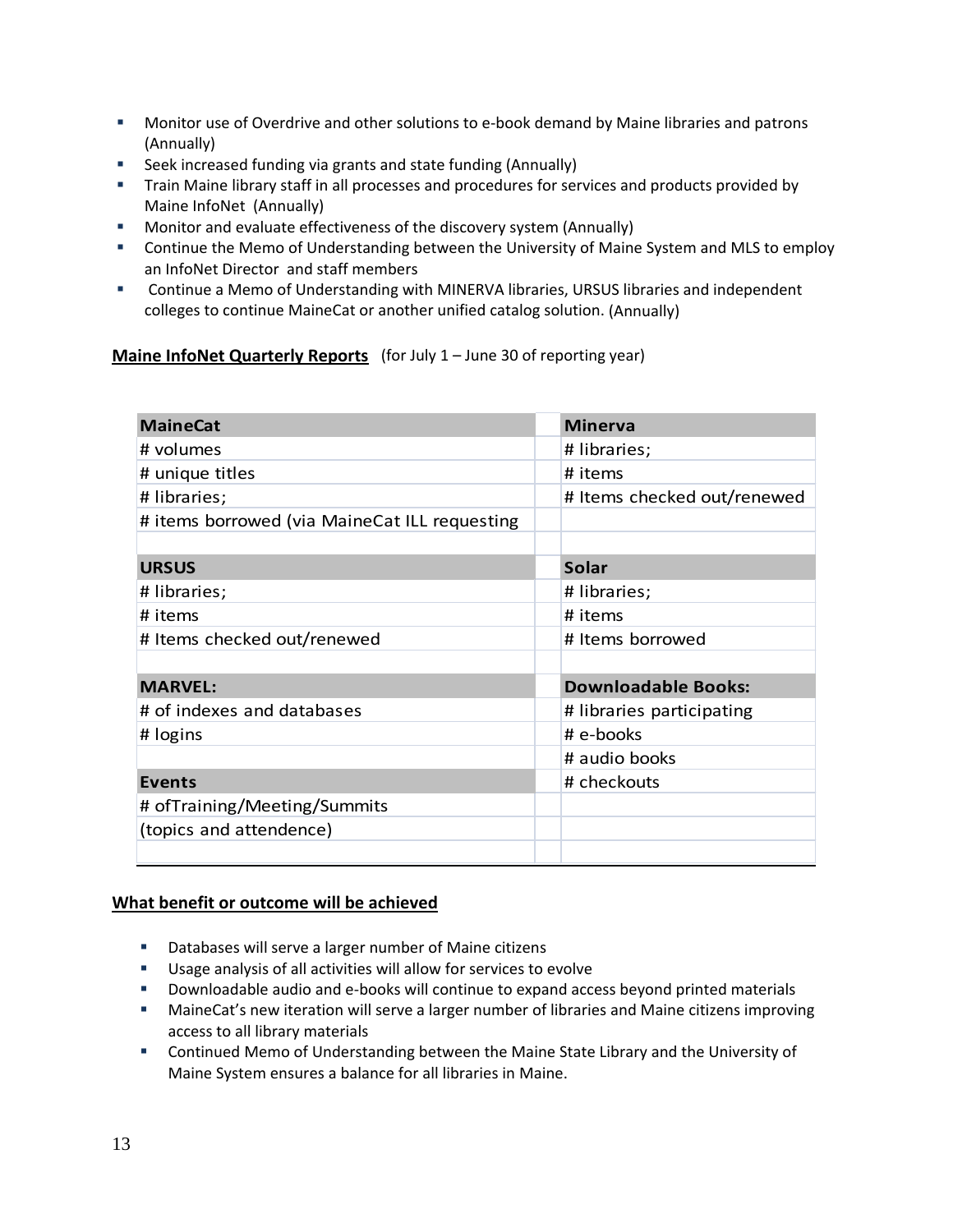- Maine citizens, library patrons and students can easily access valid online resources and borrow from a larger number of Maine libraries
- **IMPROVED INCOVERGY INTEGRATE:** 1 Improved library services to meet user user user specifies of socioeconomic background or geographic location or local funding

## **How MSL will use federal funds to assist in meeting these goals**

Federal funds are used to:

- Pay partial salary for Maine InfoNet Director
- Pay salary for a part-time employee for database management, catalog maintenance/cleanup, and some training
- Pay partial salaries for the Director of Library Development and the Web Coordinator for work done for and support of the Maine InfoNet partnership
- Additional database and/or e-book purchases as funding allows

## **Partnership 3 Networkmaine, Maine Department of Education, Maine Public Utilities Commission and the Maine State Government Office of Information Technology –**

## **Maine School and Library Network and other technology initiatives**

## **Description of the partnership/program:**

The Maine State Library partners with Networkmaine, the Public Utilities Commission, and the Maine Department of Education to administer the Maine School and Library Network (MSLN) which provides Internet connectivity and technical support at no cost to Maine public libraries and K‐12 schools.

#### **Explain what the partnership does:**

The Maine State Library (MSL) is a member of the Networkmaine Council that has oversight over planning and budgeting for the Networkmaine infrastructure, including management of the Maine School and Library Network, video conferencing and other programs that are sponsored by the Networkmaine Council members. The MSL and the Council work closely with the Maine PUC who administers the Maine Telecommunications Education Access Fund (MTEAF). Both the federal E‐rate program and the state MTEAF fund the connections for public libraries.

Networkmaine maintains a help desk, provides web hosting, a domain name hosting service and email services for MSLN public libraries. Currently 228 (87%) of Maine public libraries participate in the MSLN Consortium. Networkmaine manages the RFP, E‐rate application process and vendor payments for the MSLN.

The Maine State Library provides E‐rate consultant support to Networkmaine as well as to individual libraries. The current level of connectivity for Maine public libraries ranges from 10 mbps – 100 mbps. The Federal E-rate program funds approximately 70% and the state MTEAF funds the remaining 30% for these connections.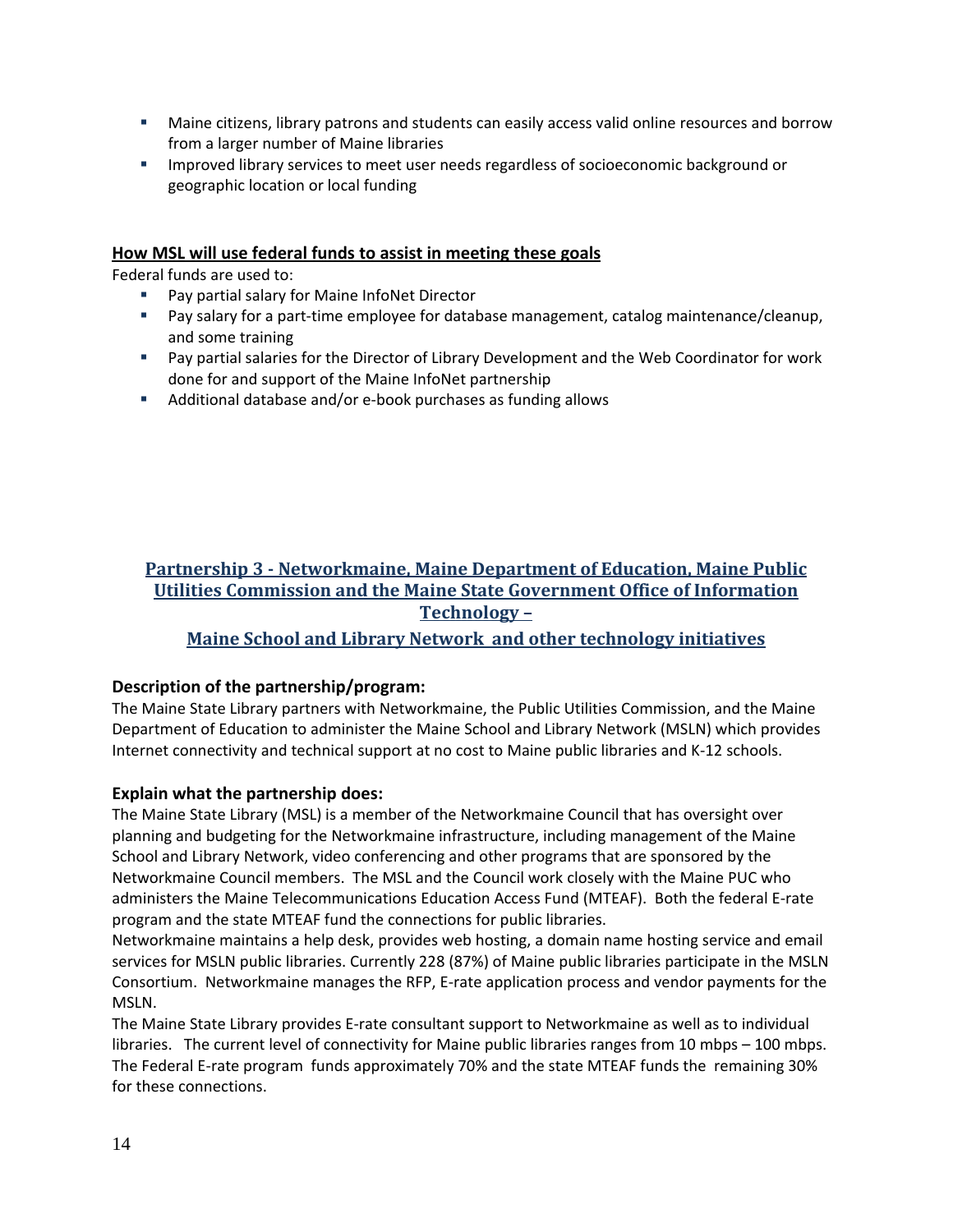The ConnectME Authority works closely with the Networkmaine Council members and with all broadband initiatives in the state (including all BTOP projects). All these partners will be working on statewide digital literacy initiatives in the future as opportunities and funding become available.

## **Partner information:**

**Networkmaine** is a unit within the University of Maine System created by the restructuring of its communications and network services group. Networkmaine manages a statewide telecommunications delivery system and services to support education, research public service, government and economic development. Created by a memorandum of understanding, Networkmaine operates through a coordinating council which is comprised of the University of Maine System, the Maine State Department of Education, the Maine State Library, and the Maine State Government Office of Information Technology. In addition to servicing higher‐education and research, Networkmaine provides schools and libraries in the state with Internet connectivity at little or no cost through the MSLN project. **The Maine Public Utilities Commission** (PUC) provides oversight for the Maine Telecommunications Education Access Fund (MTEAF). 35‐A M.R.S.A. §7104‐B authorizes the Commission to implement the MTEAF in order to provide discounts to qualified schools and libraries for obtaining and using advanced telecommunications technologies, such as Internet access, internal connections, computers, training and content. The Commission adopted Chapter 285 to implement the Fund.

**The ConnectME Authority:** As part of this partnership the MSL works closely with the ConnectME Authority. In 2006, the Legislature created the ConnectME Authority to develop and carry out its broadband strategy by identifying unserved areas of the state; developing proposals for broadband expansion projects, demonstration projects and other initiatives; administering the process for selecting specific broadband projects; and providing funding, resources and incentives (PL 2005, c. 665.). In 2007, the Legislature also approved the Authority's major substantive rule that defines the state's broadband strategy and describes how that strategy is to be implemented

# **Procedures used to carry out activities – with timeline**

**Quarterly:**

- **The Networkmaine Council meets quarterly to plan and provide oversight.**
- Networkmaine pays invoices and tracks vendor performance
- The Maine State Library E-rate/Technology consultant provides ongoing E-rate support to libraries and to Networkmaine through all phases of the application process.

## **Yearly:**

- Library usage graphs are reviewed to ensure bandwidth is adequate. Adjustments are made in the E‐rate application and with the vendor to increase bandwidth if needed.
- **The Networkmaine Council prepares an annual budget and plan to submit to the Maine PUC.**
- The PUC adjusts the MTEAF assessment to align with budgetary needs for MSLN. Maine law (35‐A M.R.S.A. § 7104‐B) limits the amount collected to no more than 0.7% of retail charges for telecommunications services.
- The E-rate/technology consultant attends workshops and participates in monthly phone calls to learn, stay up-to-date and then communicate knowledge to libraries about new federal and statewide E‐rate and technology initiatives.

## **Every 3‐5 years:**

 RFP for telecommunications and Internet access is issued for the MSLN. Networkmaine develops the RFP based upon input from the Networkmaine Council.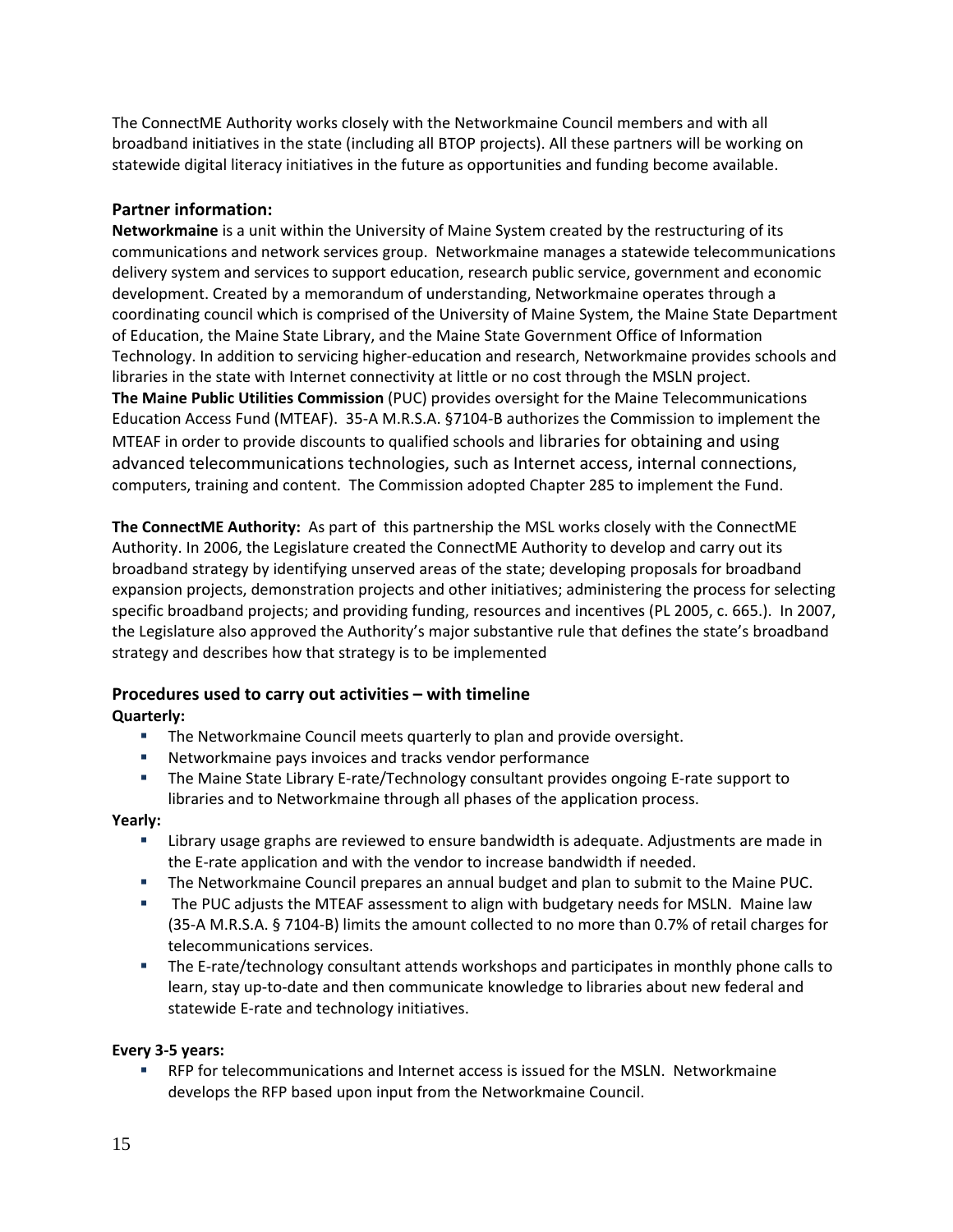**Contracts are negotiated and vendor delivery of services is coordinated through Networkmaine.** 

## **Benefits or outcomes expected:**

Networkmaine

- **Provide necessary bandwidth to meet the needs of Maine public libraries and the citizens using** these services (internet, video‐conferencing, wireless, etc,)
- **Provide support and guidance for technical problems via the Help Desk.**
- Provide E-rate application assistance; simplify and streamline this process for participating libraries.

E‐rate/Technology Consultant

- **Provide support and guidance for technical issues related to statewide initiatives.**
- Provide E-rate application assistance; simplify and streamline this process for participating libraries.

### **How MSL will use federal funds to assist in meeting these goals**

Federal funds are used for:

- Salary for a State E-rate Coordinator and technology consultant;
- **Pay partial salaries for the Director of Library Development and the Web Coordinator for work** done for and support of the Networkmaine and E‐rate efforts.
- Software and accessories to develop training for libraries (E-rate, CIPA, Internet Safety policies, etc.)
- Travel to yearly USAC E-rate training and other technology training as needed.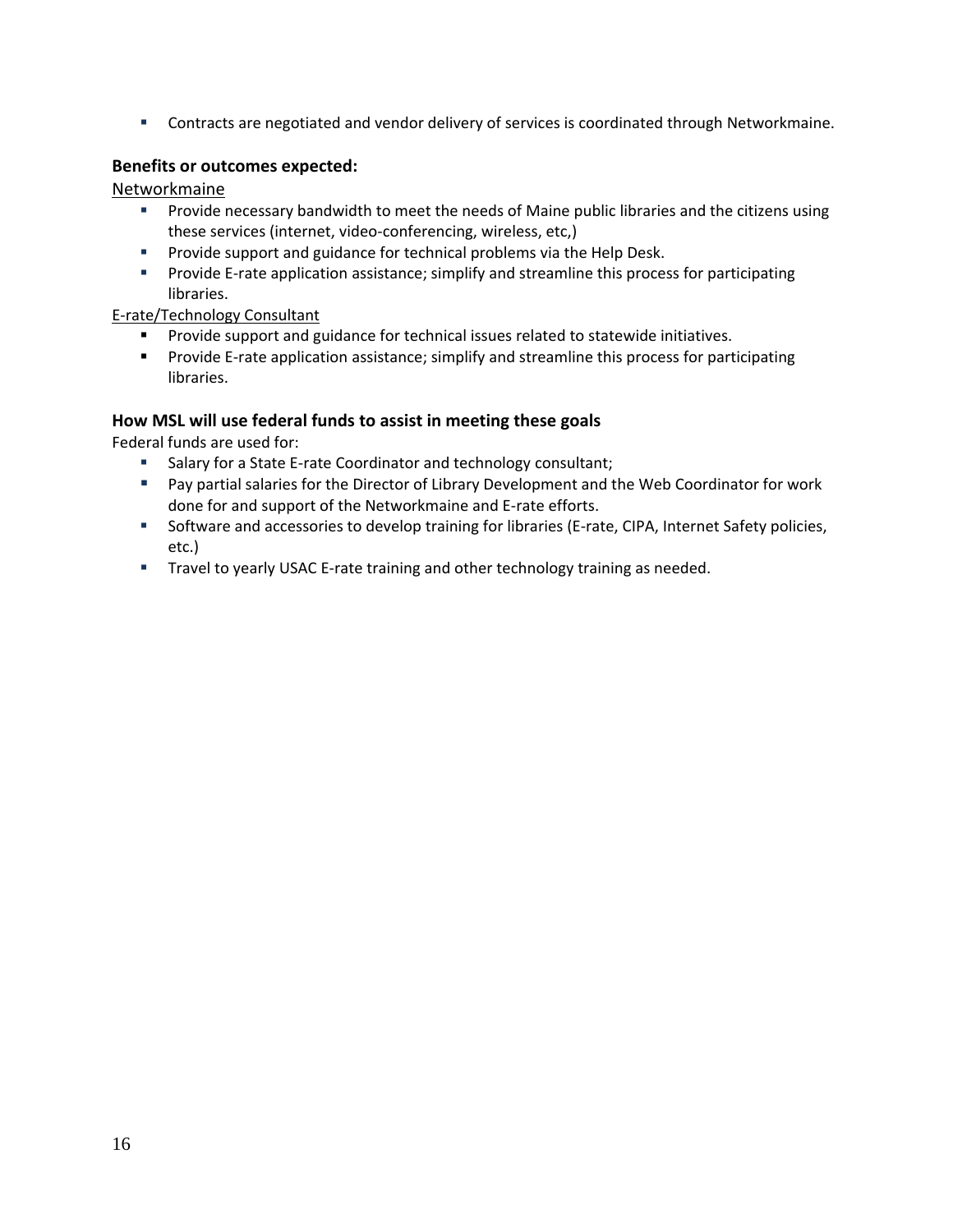# **Goal 2: Expand and enhance life‐long learning opportunities for librarians and Maine citizens. (LSTA Priorities 3, 4, 6, 8)**

## Program – Maine Regional Library System: District Consultants

## **Description of the program:**

Maine's Regional Library System (MRLS) was established by legislation in 1973 (MRSA Title 27, Chapter 4) and three library districts were created to improve library services to the citizens of Maine. The Maine Regional Library System's District Consultants support a network of public, school, academic, and special libraries in Maine counties. Maine has three districts serving the entire state:

- 1. Central Maine Library District (CMLD) Office Location: Maine State Library Counties Served: Androscoggin, Franklin, Kennebec, Lincoln, Oxford, Sagadahoc, Somerset
- 2. Northeastern Maine Library District (NMLD) Office Location: Bangor Public Library Counties Served: Aroostook, Hancock, Knox, Penobscot, Piscataquis, Waldo, and Washington
- 3. Southern Maine Library District (SMLD) Office Location: Portland Public Library Counties served: Cumberland, York and selected Oxford county towns (Brownfield, Denmark, Fryeburg, Hiram, Lovell, and Naples).

The three districts each have an executive advisory body representing a constituency of participating libraries within their geographical district. District Councils (the participating libraries) consist of a representative from each member library or school system. The councils meet at least twice each year. Council members serve on district committees and boards.

Membership is open to public, school, academic or special libraries. Each member library appoints a representative to the district council. There is no charge for membership.

## **District consultants:**

- Develop, select and conduct training programs which support resource sharing, professional development and other cooperative library activities.
- Coordinate statewide activities in a variety of areas, such as continuing education, federal grants, and resource sharing.
- **Serve on statewide and regional committees.**
- Make presentations to professional groups regarding library development.
- Coordinate the evaluation of library programs, including the development of evaluative criteria and the implementation of evaluation programs.
- Serve as a professional consultant to libraries within the district or districts.
- Study the needs of the district and make recommendations to the district council, the District Liaison Committee and the Maine Library Commission.
- Work with Area Reference and Research Center staff members in planning area reference and interlibrary loan services.
- Participate in long-range planning and program development, with emphasis on multi-type resource sharing.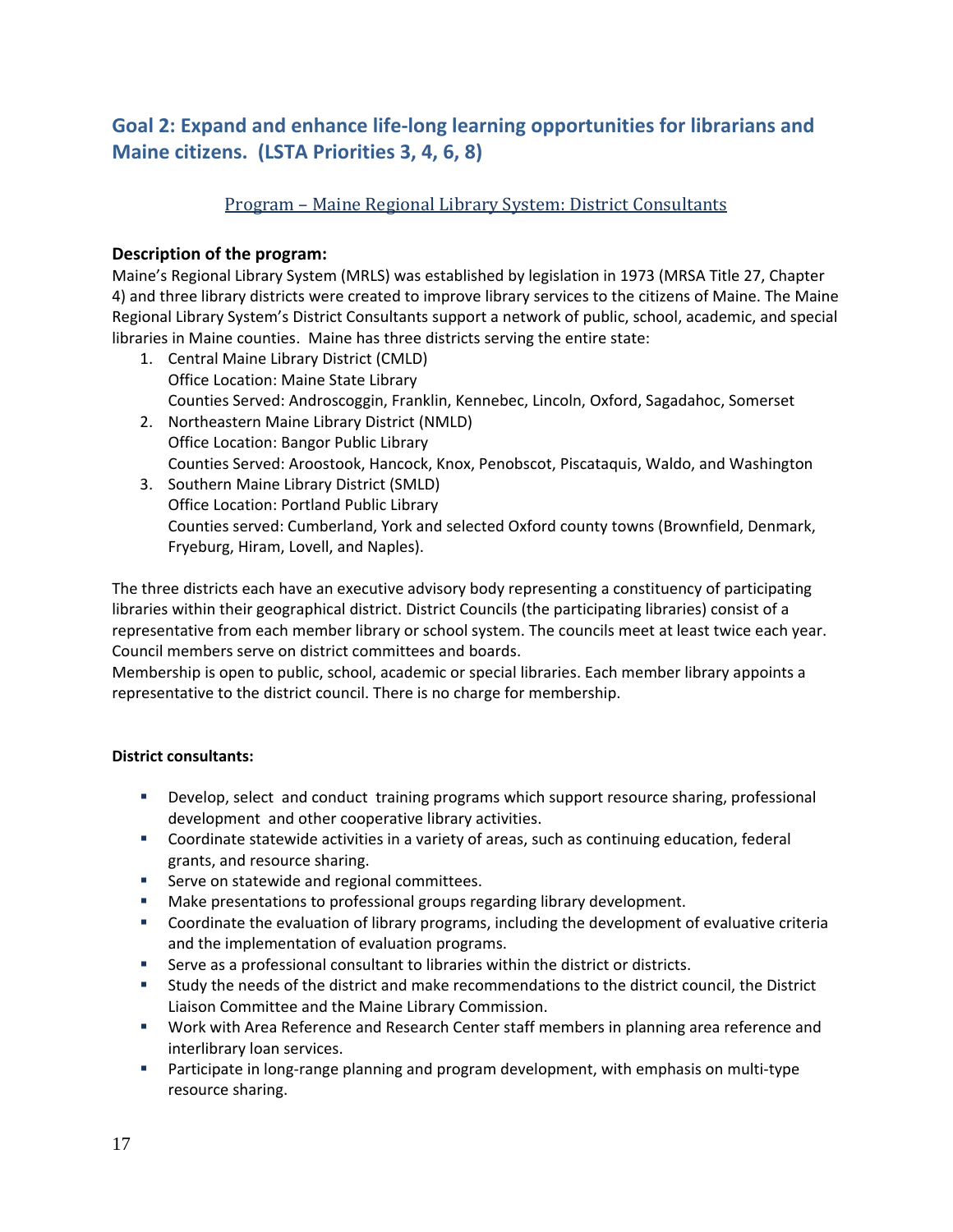## **What will the program do?**

The three district consultants will work collaboratively to:

- Facilitate, plan and deliver professional development opportunities to foster life-long learning among librarians in Maine. This includes work in the areas of  $21<sup>st</sup>$  century skills, digital literacy, and core competencies for library staff without professional degrees.
- **Provide consulting services to librarians and trustees and friends as requested.**
- Foster cooperation and networking among libraries and librarians to increase collaboration among libraries to better serve Maine citizens.
- Continue as a WebJunction Community Partner to deliver online course opportunities for Maine library staff.
- Explore, promote and educate Maine librarians regarding the future of libraries as a " community place" and/or "destination".

## **Who benefits from this program?**

- Public, special, academic and school libraries
- **Library partners**
- **Maine citizens**
- **Trustees, town government, friends groups**

## **What procedures and timetable will be followed to carry out activities? Annually Consultants will**

- **Provide continuing education and professional development activities and services.**
- Provide consulting services for individual libraries within their respective regions: Northeastern Maine Library District (NMLD), Central Maine (CMLD), and Southern Maine (SMLD).
- Coordinate state-wide library programs and activities.
- Utilize a variety of methods to connect and communicate with librarians across the state, (face to face meetings, IP‐based video‐conferencing (desktop and units).
- Work with library partners to develop relationships between public libraries, partners and patrons.

#### **Annually Consultants and Executive Boards will**

- **EXECT** Create district goals with executive council boards in each region.
- **Hold two District Council meetings annually in each region.**
- Work with the District Liaison Committee whose mission is to be a conduit of information and ideas that facilitate collaboration, cooperation and communication through the regional library districts and to support the goal of delivering excellent library service for all Maine citizens.
- Serve as a communication conduit between the Area Reference and Resource Centers (ARRC): Bangor Public Library, Portland Public Library, Maine State Library and Lewiston Public Library facilitating communication between ARRC directors, staff, district libraries and the Maine State Library.

#### **Monthly/Weekly Consultants will:**

- **EXEC** Meet monthly with Maine State Library Key staff.
- **Meet monthly with Library Development staff.**
- **Meet weekly via MOVI with Library development key staff.**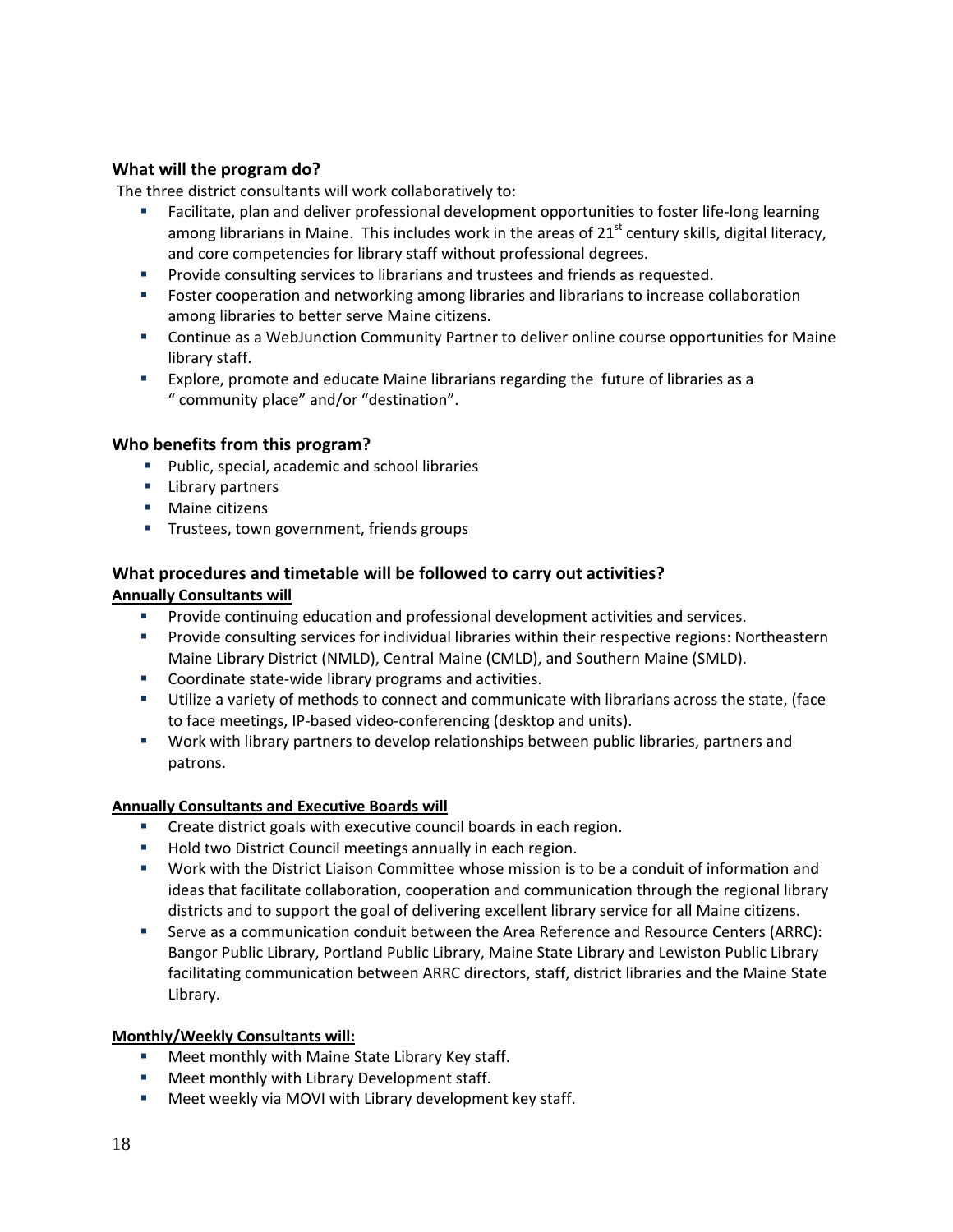## **D. Procedures for carrying out the activities:**

The District Consultants will:

- Meet monthly to plan and coordinate statewide and regional training events.
- Meetings will include other MSL staff such as Director of Library Development, Web Coordinator and technology consultant as needed.

The District Councils will meet semiannually to:

- **Elect an executive board.**
- **Receive reports from the Maine State Library, the Maine Library Commission, Area Reference** and Resource Center and District Consultant.
- Develop individual skills and knowledge.

Each District Executive Board will meet annually to:

- **Develop and execute a plan of service for libraries.**
- **Evaluate the current district plan of service.**

District Consultants will:

- **Plan, communicate and deliver events in their regions.**
- Work with MSL partner Maine InfoNet on Automation, statewide catalog and database training, awareness and evaluation.
- **Explore concept of regional hubs to assist small rural libraries.**
- Work with libraries and partners on initiatives of early childhood literacy, digital literacy, workforce development, STEM literacy, e‐government services and programming.
- **If all identify Core competencies; plan and deliver instruction in one competency area via face to** face, online via video conferencing or webinars.
- Support events that foster school and public library collaboration such as Reading Roundup and Summer Reading.
- Organize and sponsor a Library Leadership event for emerging library leaders.
- Work with MSL Web Coordinator to ensure information about this program and activities is on the MSL website and in social media.
- Work with MSL Technology consultant for expertise in digital literacy resources, training and delivery.

## **What benefit or outcome will be achieved by this program?**

- **EXED** Libraries and library staff will be aware of new and changing trends in the delivery of library services.
- **EXTE:** Library staff will have varied ways of participating in training and events.
- District consultant's work with partners will model behavior for all libraries.
- Library staff will increase their skills, including digital literacy and be able to incorporate digital literacy resources into their services.

## **How MSL will use federal funds to assist in meeting these goals**

- MSL will use federal funds for salaries of one consultant and one support person.
- Federal funds will also be used for continuing education presenters and programs and also includes travel, office supplies.
- Pay partial salaries for the Director of Library Development and the Web Coordinator for work done for and support of this program.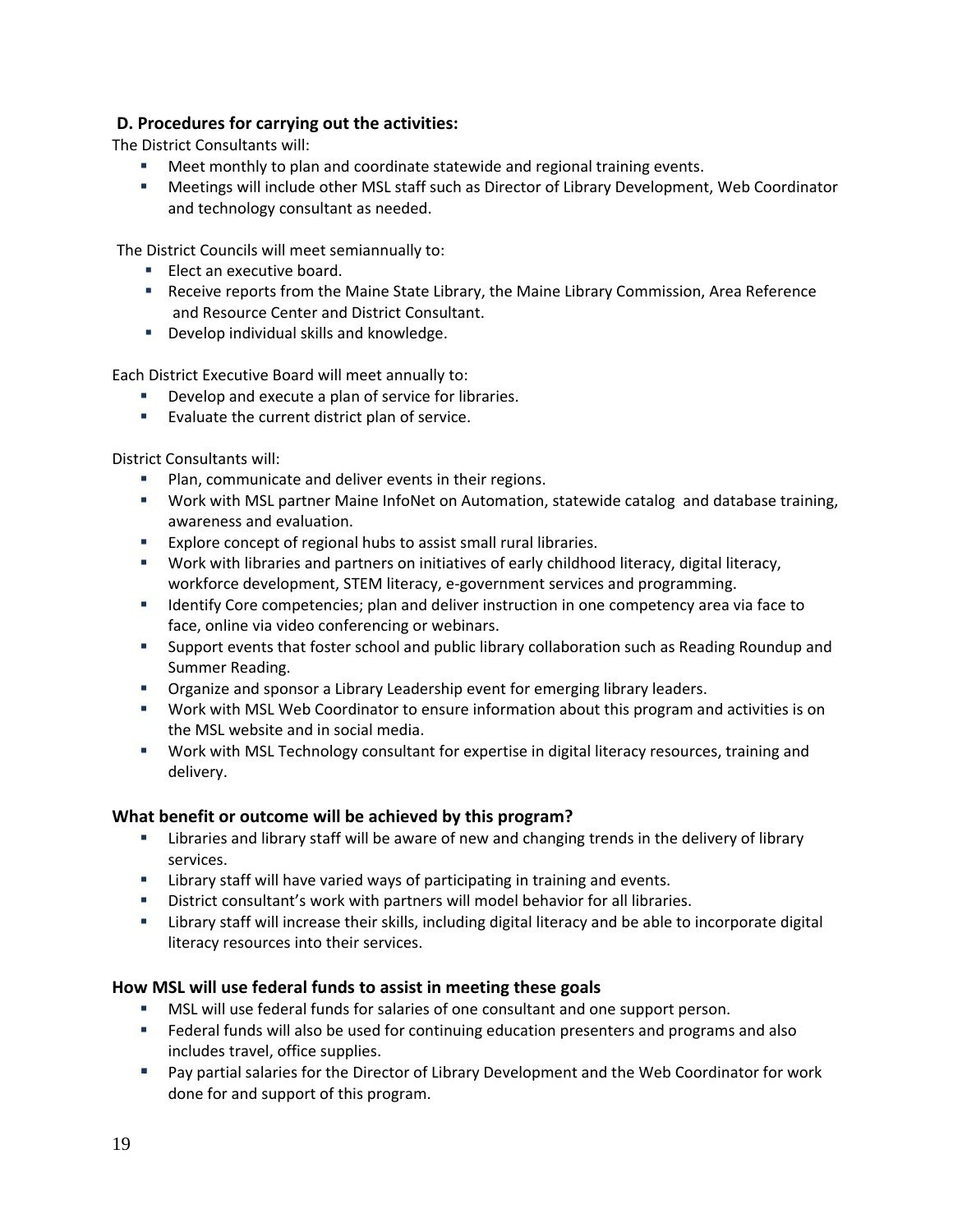# **Goal 3: Improve library services to individuals with disabilities and for Maine citizens, including children, living in underserved areas. (LSTA Priorities 5, 6, 7, 8)**

Programs supporting this goal are:

- 1. Outreach Services Talking Books, Large Print and Descriptive Video
- 2. Outreach Services Books by Mail

## Program 1: Outreach Services – Talking Books, Large Print and Descriptive Video

### **Description of the Program**

**Outreach Services – Talking Books, Large Print and Descriptive Video** are federally‐funded programs which provide recorded books and special players free to persons who are blind, visually impaired, physically handicapped (cannot hold a book) or who have a doctor‐certified reading disability. The program has three services:

### **1. Online Talking Books Plus Catalog**

This online Talking Books Plus catalog provides complete access to information about every book in the Talking Books Plus' collection. It displays the complete bibliographic record, so you can find out what books are available, what each book is about, who the author and narrator are, how long the book is, and whether a copy is available to borrow. Anyone can browse the catalog but only registered/eligible borrowers can order books.

#### **2. BARD ‐ Braille and Audio Reading Download**

BARD stands for the National Library Service's Braille and Audio Reading Download. By registering for BARD, patrons using a digital machine can download digital books from the Internet to their computer. Digital copies are always available.

#### **3. Descriptive Video**

Descriptive videos are regular, commercial films which have been augmented with special narration which describes the action for people who have visual impairments. They are available to people who are registered for Talking Books or Large Print service. An online catalog is now available. Choose "Descriptive Video" under the "Formats" drop‐down menu to search the collection.

#### **Outreach Services ‐ Large Print Books**

Maine State Library Large Print Service offers free large print books mailed directly to individuals who are visually impaired, and rotating collections of Large Print books to libraries who serve the visually impaired.

#### **Explain what will be done**

Eligible Maine residents and libraries will have access to large print books, books on tape, digital books and descriptive videos from Maine State Library Outreach Services (Talking Books, BARD, Descriptive Videos and Large Print Books) via:

- **Talking Books Plus online catalog**
- $B$ BARD Download website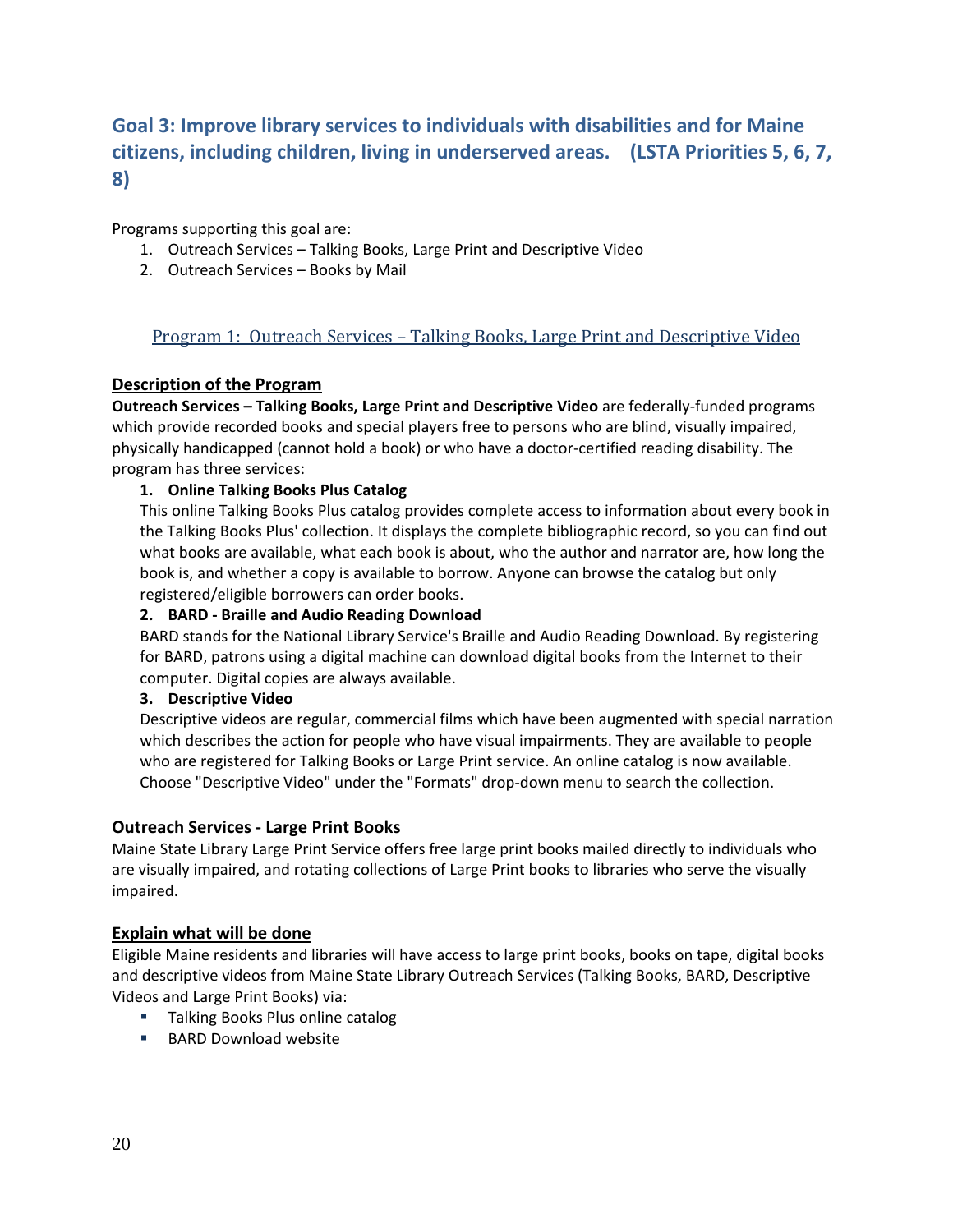## **Eligibility**

- Maine residents must be blind, visually impaired, physically handicapped ‐ cannot hold a book or have a doctor-certified reading disability. These programs require certification by a qualified professional.
- **EXEC** Libraries who service eligible Maine residents

## **Procedures used to carry out activities**

Maine State Library Outreach Services for Talking Books, Large Print and Descriptive Video include these activities:

- **Provide support and service via phone and email to eligible residents.**
- **Provide Reader's Advisory via phone and email to eligible residents.**
- **Provide Large Print Books via Mail.**
- Provide aids for patrons to learn about and use current online features including a video on how to use BARD. http://www.maine.gov/msl/outreach/lbph/bardinfo.htm
- **Provide an accessible web site for patrons who access these services.**
- Schedule presentations in various parts of the state on Talking Books, Large Print and BARD Program.
- Partner with The Iris Network to make Maine Airs material available to Talking Book patrons on digital cartridge. http://www.theiris.org/maine‐airs/programming
- **Utilize volunteers to maintain players.**
- Serve on advisory boards, including Division for the Blind and Visually Impaired (DBVI) and Maine AIM (Accessible Instructional Materials).
- Local Talking Books digital recording studio will produce quality recordings of Maine and local interest books that are not available in the national Talking Books program.
- Collect statistics and analyze usage and costs to evaluate value and use of services.
- Stay up to date on technology and assistive devices used by libraries statewide and nationally.

## **Benefits or outcomes expected**

- **Through our statewide library services, eligible blind and physically disabled Maine citizens have** access to books, materials and information in accessible formats.
- Access to these outreach services helps develop independent and informed citizens participate in society and become more aware of current issues and news.
- Empower libraries to improve accessibility and direct residents to Maine State Library Outreach Services' programs.
- **IMPROVING ACCESS TO reading materials through accessible technologies.**
- Enrich lives and help eligible Maine citizens achieve personal independence.
- **IMPROVE 19 Improve public awareness of Outreach Services and assistive technology devices for the blind,** visually impaired, and physically disabled in Maine.

## **How MSL will use federal funds to assist in meeting these goals**

Federal funds are used to:

- **Pay salaries for employees who provide these services**
- **Purchase tapes and cartridges**
- **Purchase supplies for mailing, packaging**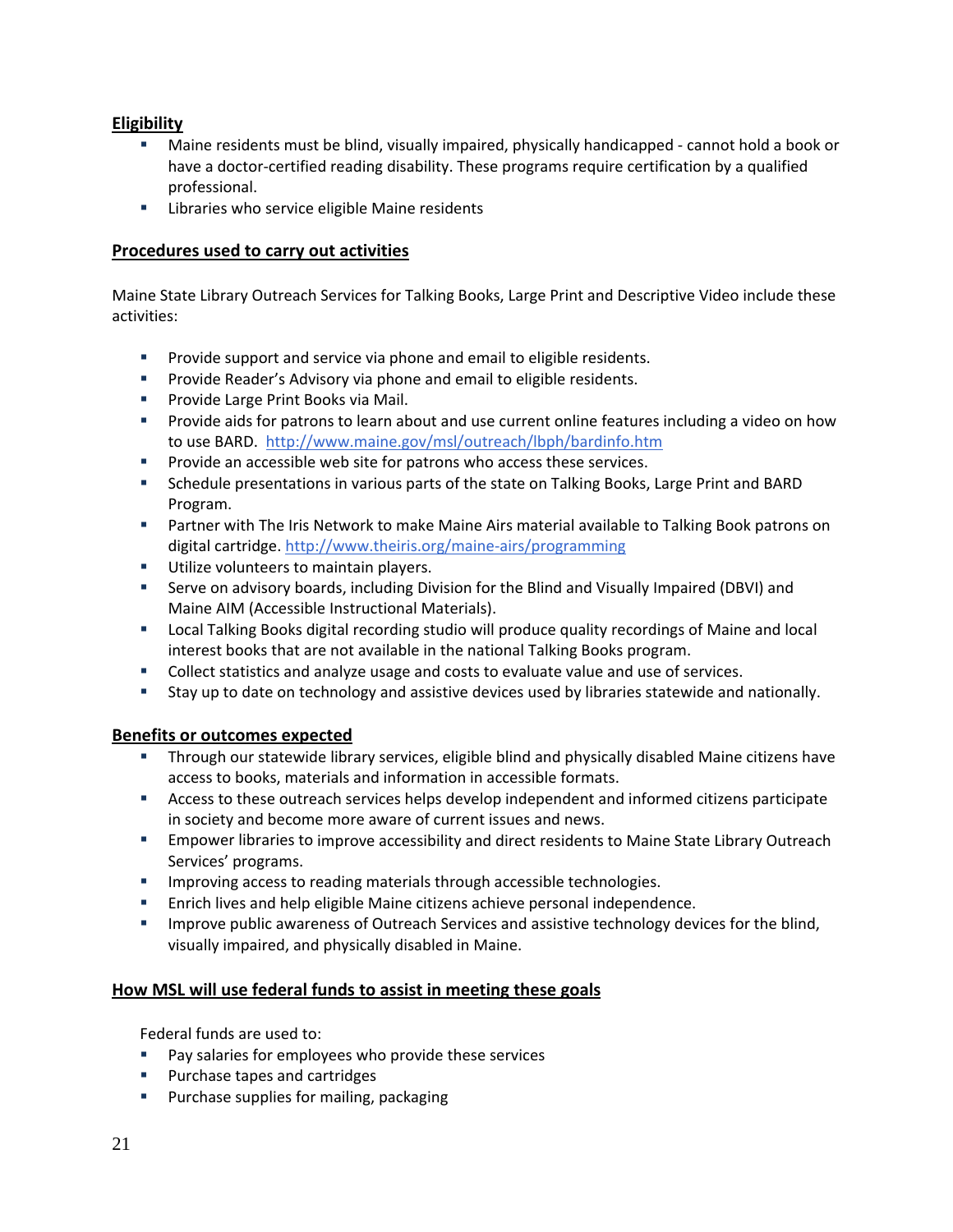- **Maine catalog software, web hosting and support**
- **Travel to presentations about these services, training and meetings with partners**
- Pay partial salaries for the Director of Library Development and the Web Coordinator for work done for and support of the Talking Books program.

## **Timeline: 2013‐2017**

- All activities are ongoing and will continue with this plan.
- Users will be surveyed about services at least twice during the plan period.

## Program 2: Outreach Services – Books by Mail

### **Describe supporting program**

Books By Mail provides library materials via U.S. Postal Service to residents of Maine communities where there is no full-service library, and to people who are homebound for medical reasons. There are approximately 187 towns or townships without public libraries and 26 towns with a library open 12 or fewer hours per week.

### **Books by Mail for Maine citizens living in unserved or underserved areas**

- Provides delivery of library materials to Maine citizens living in towns with no public library or a library open less than 12 hours per week.
- **Patrons can order books through the online catalog, mail or via phone.**
- **Patrons are required to pay for return postage**

## **Books By Mail for the homebound**

- Provides delivery of library materials to individuals who are homebound due to disability and meet eligibility requirements.
- **Patrons can order books through the online catalog, mail or via phone.**
- Delivery of library materials is free; homebound citizens do not have to pay for return postage

## **Procedures for carrying out the activities**

- **Process requests through the online catalog (fulfilling from the MSL collection or interlibrary** loan).
- **Patrons use the online catalog if they have a computer and online access. Patrons without** access may use mail or phone to request library materials.
- Presentations in various parts of the state on the Books-By-Mail programs
- **Maintain usage statistics and track costs.**
- Keep Books by Mail users informed about any changes in eligibility, based on Public Library Annual data statistics.

## **What benefit or outcome will be achieved**

Eligible users will benefit from the Books by Mail program:

Residents of towns with no public library have access to library materials.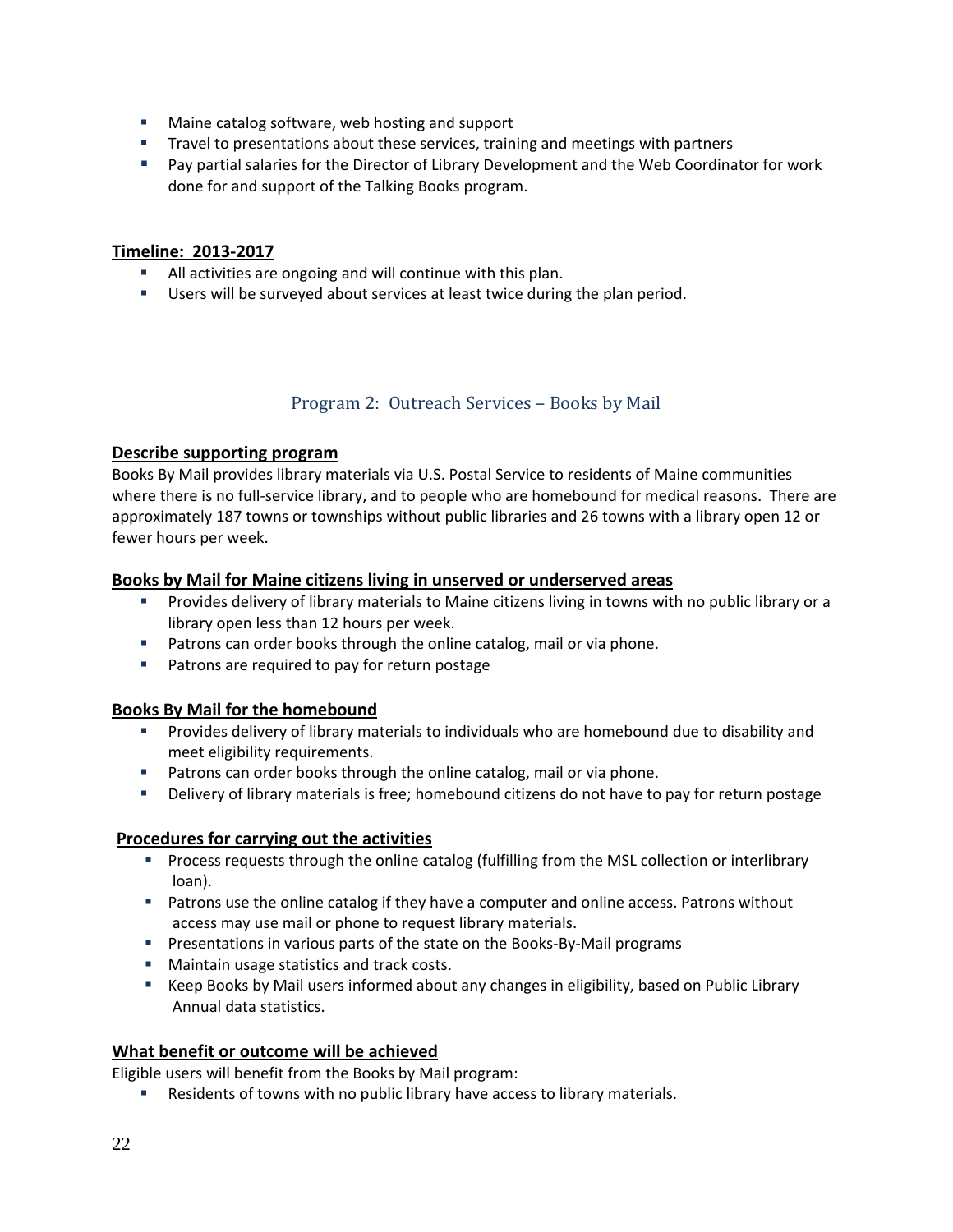- Residents of towns with libraries with limited hours have greater access to library materials.
- **Homebound Maine citizens have free access to library materials at no cost.**
- All Books by Mail patrons with computers have access to an online catalog, ILL, and downloadable audio and e‐books.

## **How MSL will use federal funds to assist in meeting these goals**

Federal funds are used to:

- **Pay salaries for employees who provide these services**
- **Purchase books**
- **Purchase supplies for mailing and packaging of materials**
- **Pay for postage**
- **Travel to presentations about these services, training and meetings with partners.**
- Pay partial salaries for the Director of Library Development and the Web Coordinator for work done for, and support of, the Books by Mail program

### **Timeline: 2013‐2017**

- All activities are ongoing and will continue with this plan.
- **Users will be surveyed about services at least twice during the plan period.**
- A yearly analysis of costs benefits of programs and number of people served will be performed.
- Work with Director of Library Development, district consultants and ARRCs to determine the impact of BBM program on local libraries to determine the most cost-effective delivery.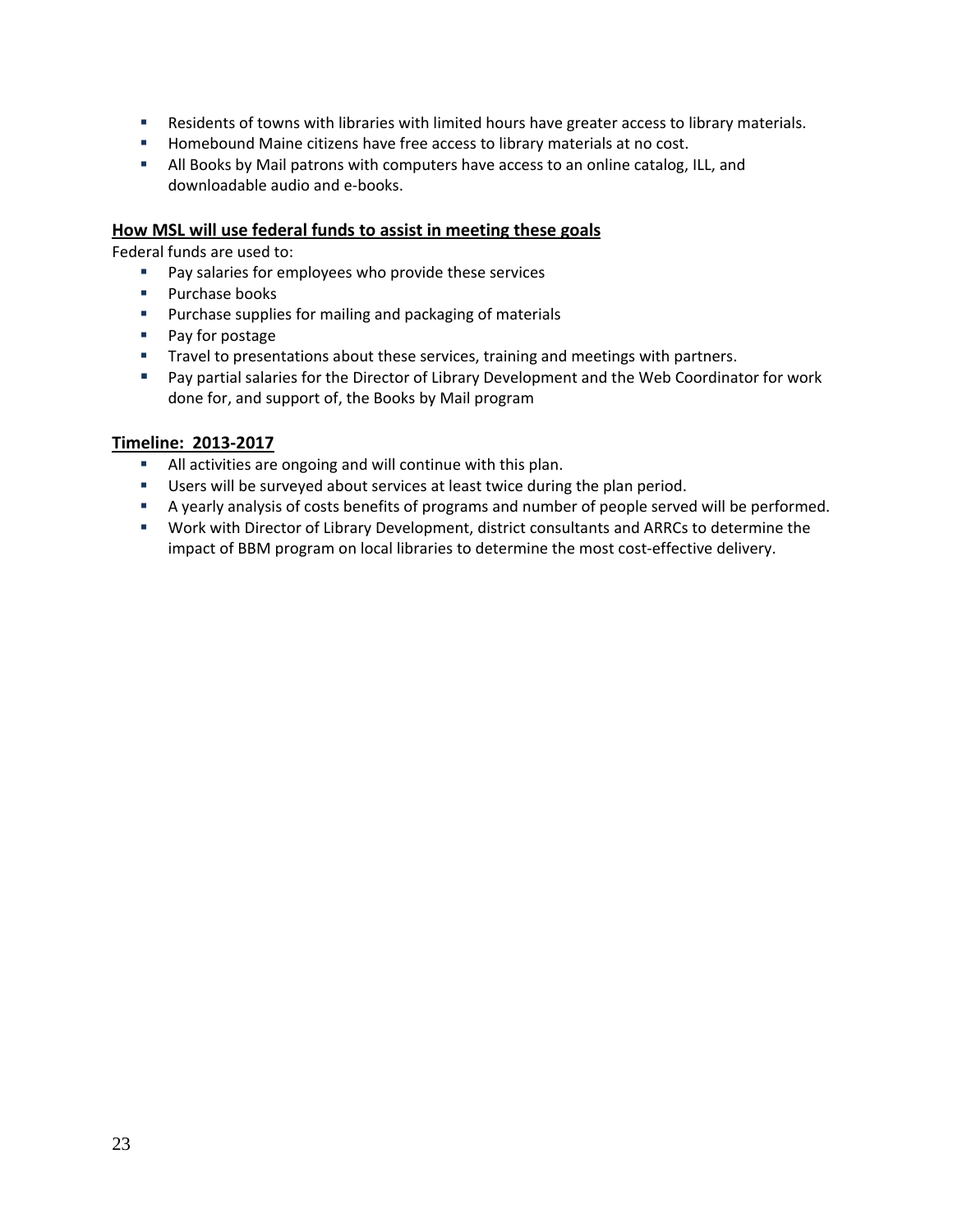# **Coordination Efforts**

All work and partnerships with other state agencies and offices are a coordination of efforts and resources and do not replace any federal or state investment. These efforts are described in the program and partnership activities in the body of the plan. Below is a restatement for each particular partnership and/or program.

1. **Partnership with Maine Regional Library System ‐‐ Area Reference and Resource Centers** The ARRCs in this partnership, Bangor Public Library, Lewiston Public Library and Portland Public Library, coordinate efforts with the Maine State Library. The work done leverages but does not replace, the Federal and State investment in elementary and secondary education; early childhood education; workforce development; and other federal programs and activities that relate to library services.

2. **Partnership between the University of Maine and the Maine State Library for Maine InfoNet**. This partnership with the University of Maine only leverages federal or state investment and does not replace other federal programs and activities that relate to library services.

3. **Partnership with Networkmaine, Maine Department of Education, Maine Public Utilities Commission and the Maine State Government Office of Information Technology ‐‐ Maine School and Library Network and other technology initiatives**.

This partnership only leverages federal or state investment and does not replace other federal programs and activities that relate to library services.

## 4. **Program – Maine Regional Library System: District Consultants**

 The work done in this program coordinate efforts and leverages but does not replace, any Federal and State investment in elementary and secondary education; early childhood education; workforce development; and other federal programs and activities that relate to library services.

## 5. **Outreach Services – Talking Books, Large Print and Descriptive Video**

The work done in this program coordinate efforts and leverages but does not replace, any Federal and State investment in elementary and secondary education; early childhood education; workforce development; and other federal programs and activities that relate to library services.

## 6. **Outreach Services – Books by Mail**

The work done in this program coordinates efforts and leverages but does not replace, any Federal and State investment in elementary and secondary education; early childhood education; workforce development; and other federal programs and activities that relate to library services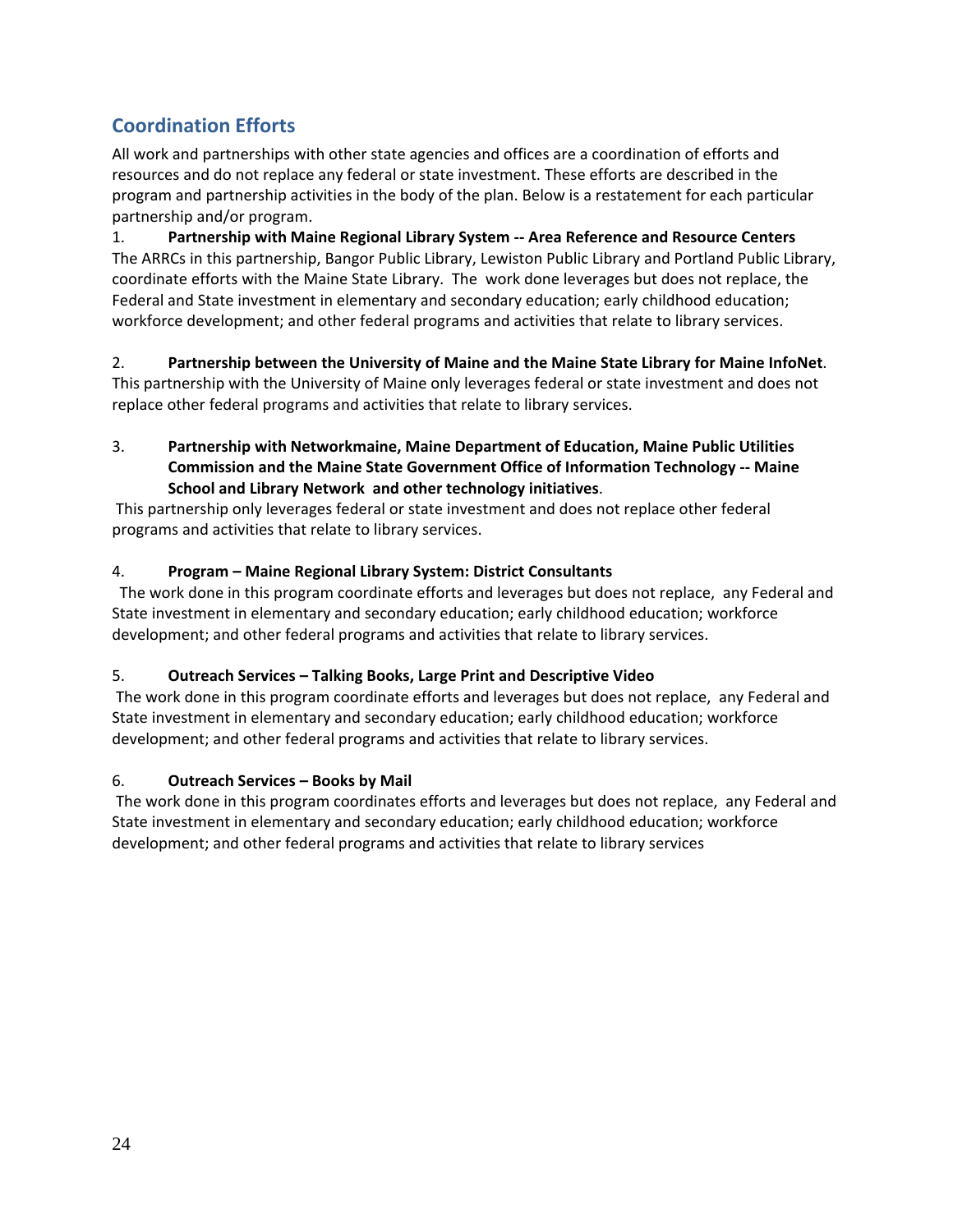# **Evaluation Plan for Partnerships and Programs**

# **Goal 1: Partnership Evaluations:**

Each partnership the Maine State Library has detailed in this plan is unique and involves a variety of agreements: Memorandums of Understanding, contracts or both. These documents outline the work to be performed or the goals to be met.

# *1. Evaluation for the Partnership with Maine Regional Library System Area Reference and Resource Centers*

This partnership will be evaluated using data submitted in quarterly reports to ensure that work is ongoing and will be used to make any midcourse adjustments to service.

The data collection is detailed in the ARRC's procedures to deliver services and includes measurable data that includes:

- **ILL transactions**
- **Reference Questions answered**
- Number of borrower cards issued
- Number of meetings attended as an ARRC representative
- Other data significant to the ARRC's role

# *2. Evaluation for the Partnership between the University of Maine and the Maine State Library for Maine InfoNet*

This partnership will be evaluated using data submitted in quarterly reports to ensure that work is ongoing and will be used to make any midcourse adjustments to service. The data collection is detailed in Maine InfoNet's procedures to deliver services and includes the following measurable data:

- MaineCat
- **URSUS**
- **Minerva**
- **Solar**
- Downloadable Books (e-books and audio)
- **MARVEL**
- **Events**

# *3. Evaluation for the Partnership with Networkmaine, Maine Department of Education, Maine Public Utilities Commission and the Maine State Government Office of Information Technology Maine School and Library Network (MSLN) and other technology initiatives*

This partnership will be evaluated annually and will be based on data submitted by Networkmaine, discussions within the Networkmaine Council and the production and submission of the annual report for funding to the Maine Public Utilities Commission.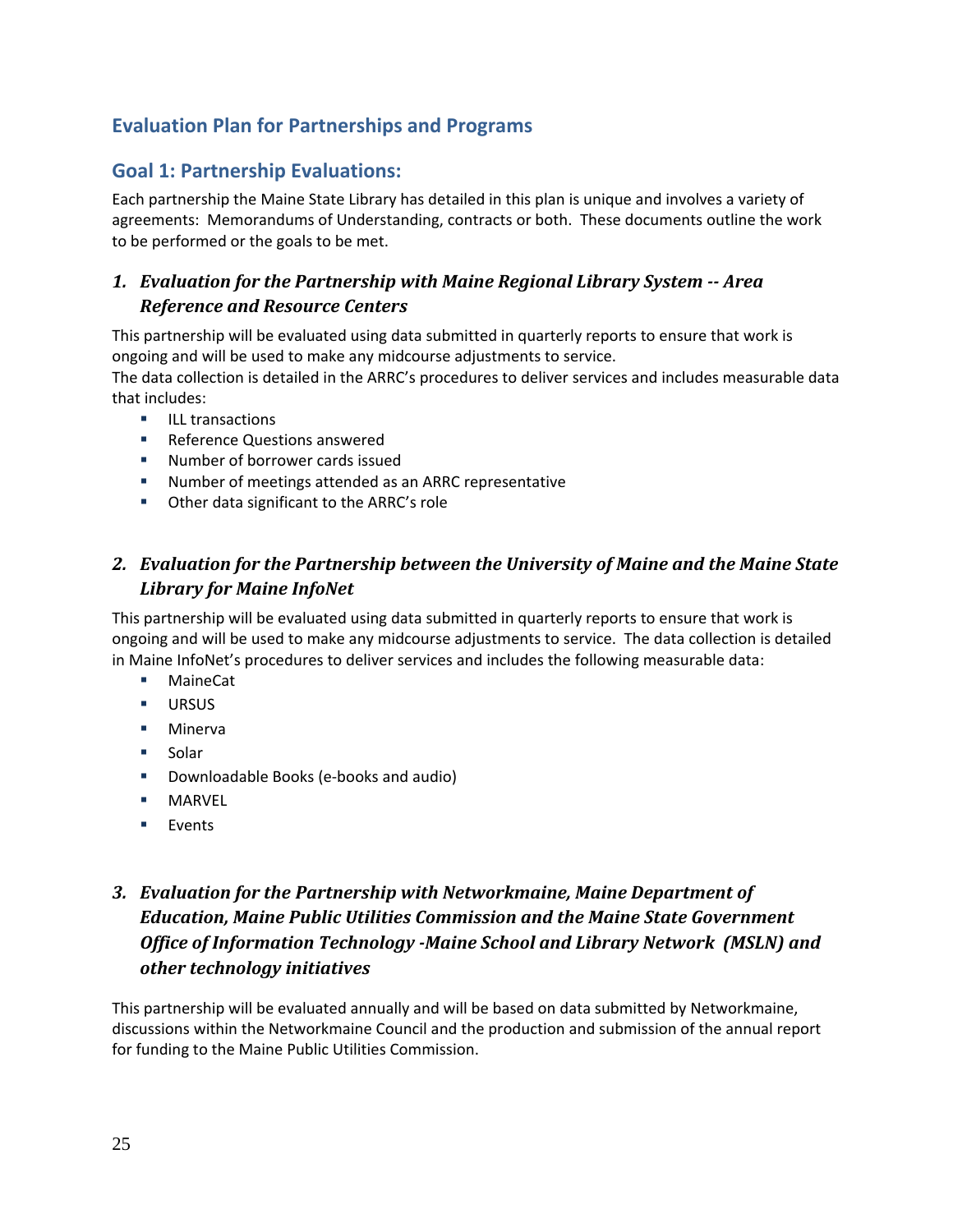- **Data submitted to the Networkmaine Council includes budget, technology initiatives, bandwidth** expansion, etc.
- **Information submitted by the Maine State Library and Maine Department of Education in the** annual report for funding includes information about how bandwidth is used in library and school initiatives throughout the state. Budget needs and bandwidth expansion needs are submitted by Networkmaine based on bandwidth analysis and new initiatives that may require additional bandwidth.
- Evaluation of partnership will include a new strategic plan during this 5 year plan period.
- The E-rate /technology consultant will be evaluated by the Director of Library Development based upon survey results from workshops, listserv and telephone outreach, webinars and other methods determined to be effective.

# **Goal 2: Program Evaluation**

## *1. Evaluation for the Program – Maine Regional Library System: District Consultants*

This program will be evaluated annually by each of the district executive boards for specific regional goals, as well as the Director of Library Development's annual review of data collected through surveys on continuing education events by all three districts' collaborative work.

- Progress on the executive boards' annual goals and plans of service are reviewed at each executive board meeting, late spring/early summer each year.
- Pre-workshop surveys will be collected from selected continuing education events to indicate participants' level of understanding and knowledge about the topic.
- Post-workshop surveys will be collected from participants at all continuing education events, soliciting feedback and asking how participation in the event improved knowledge and is expected to change the attendees' behavior upon returning to their libraries.
- Survey results will be jointly evaluated yearly by the Director of Library Development, the three regional consultants, and the other Library Development key staff (including the E‐rate/ Technology consultant and the Web Coordinator) so adjustments and changes can be made to workshop topics, method of delivery, length, location, etc.
- District consultants' work in their respective regions will be evaluated by quarterly reports submitted to the Director of Library Development that details outreach efforts.

# **Goal 3: Program Evaluations**

# *1. Evaluation for Outreach Services – Talking Books, Large Print and Descriptive Video*

Evaluation surveys will be sent biannually to users to determine if this program:

- 1. Improves the quality of their lives
- 2. Keeps them informed
- 3. Allows them to obtain needed health information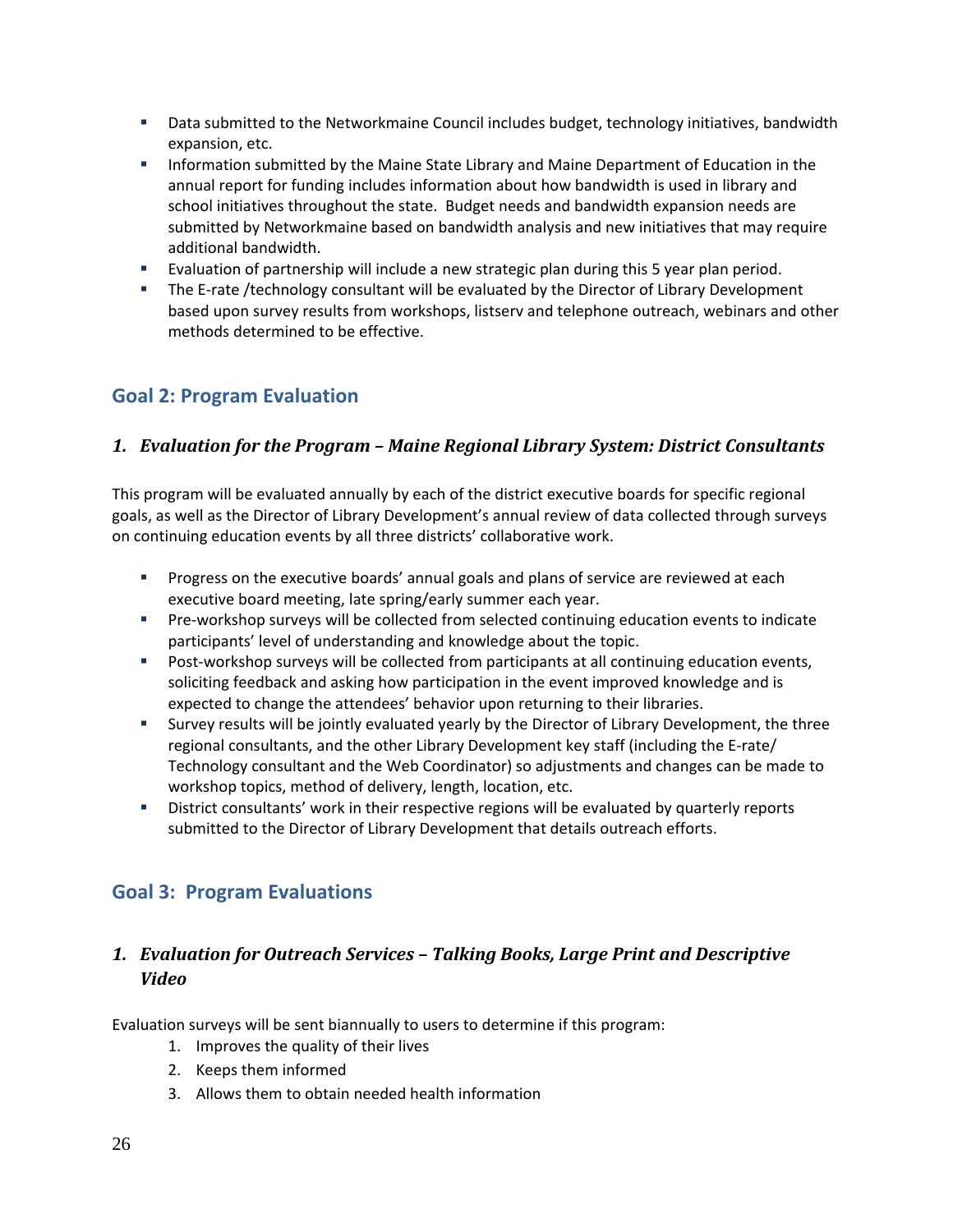- 4. Supports their need for continuing education
- 5. Supports recreational reading

Surveys will also determine user's satisfaction with the level of service provided by Outreach staff, evolving needs and uses, and evolution of use of technology.

In addition to survey results and analysis, the Outreach Coordinator will provide quarterly statistics to the director of Library Development which will include:

- 1. Number of talking books, descriptive videos, digital books and large print books distributed annually
- 2. Outreach efforts to promote the service
- 3. Meetings attended
- 4. Number of eligible and active users
- 5. Increase or decrease in users
- 6. Increase or decrease in services used
- 7. Other relevant information that will improve the department's management of these services

The Outreach Coordinator will also keep the Director of Library Development informed about any developments and changes made by the National Library Service for the Blind and Physically Handicapped (NLS).

The Outreach Coordinator will monitor progress made in producing local talking books with the digital recording studio.

## *2. Evaluation for Outreach Services – Books by Mail Program*

Evaluation surveys will be sent biannually to users to determine if this program:

- 1. Improves the quality of their lives
- 2. Keeps them informed.
- 3. Allows them to obtain needed health information
- 4. Supports their need for continuing education
- 5. Supports recreational reading

Surveys will also determine user's satisfaction with the level of service provided by Outreach staff, evolving needs and uses, and evolution of use of technology.

In addition to survey results and analysis, the Outreach Coordinator will provide quarterly statistics to the director of Library Development which will include:

- 1. Number of Maine citizens using the BBM program; homebound and underserved user groups
- 2. Increase or decrease in users
- 3. Unit Cost for each user of each eligible user group
- 4. Outreach efforts to promote the Books by Mail service
- 5. Monitoring of feedback on eligibility requirements for underserved areas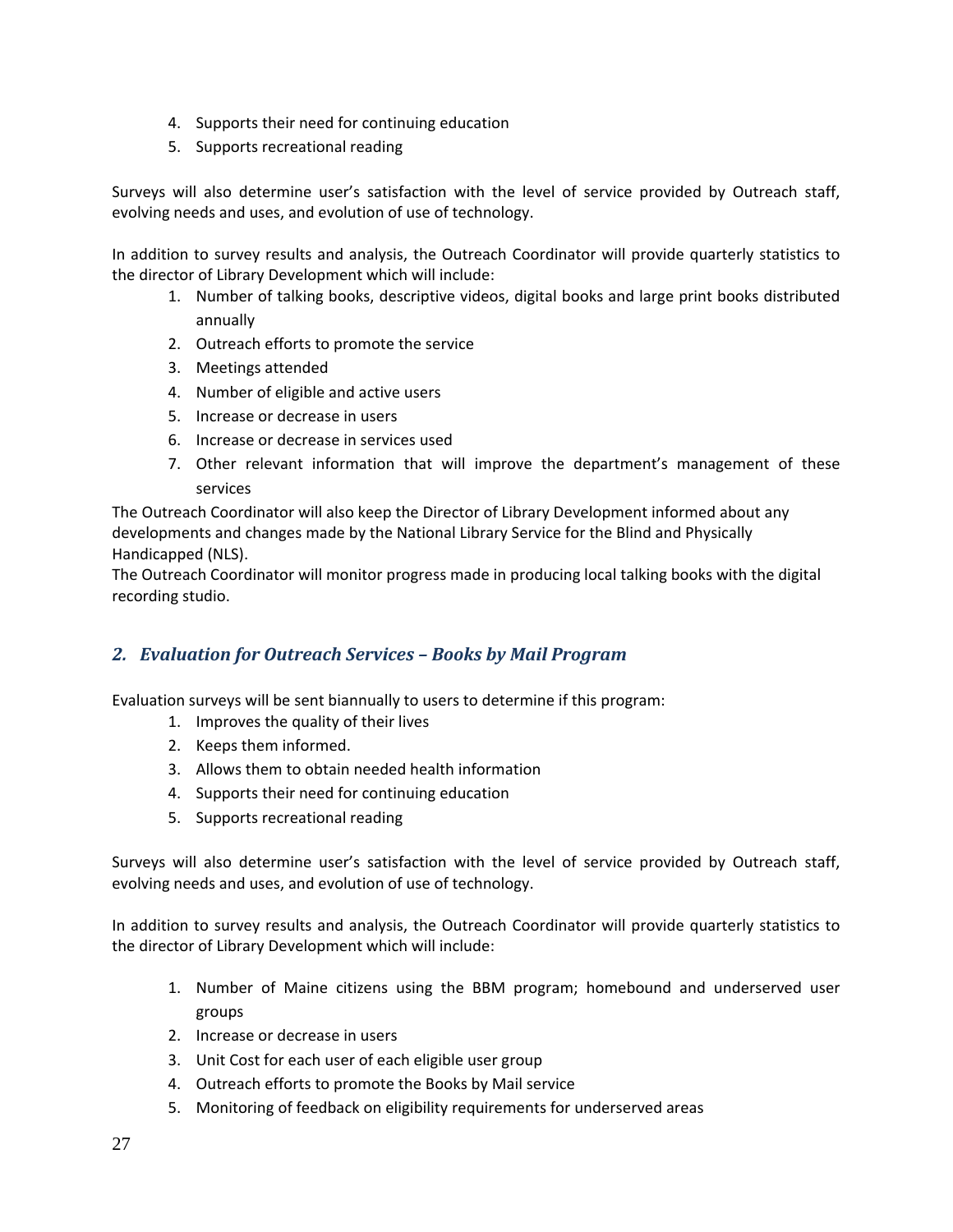- 6. Increase or decrease in services used
- 7. Other relevant information that will improve the department's management of these services
- 8. Books by Mail users with computers using downloadable audio and e‐books services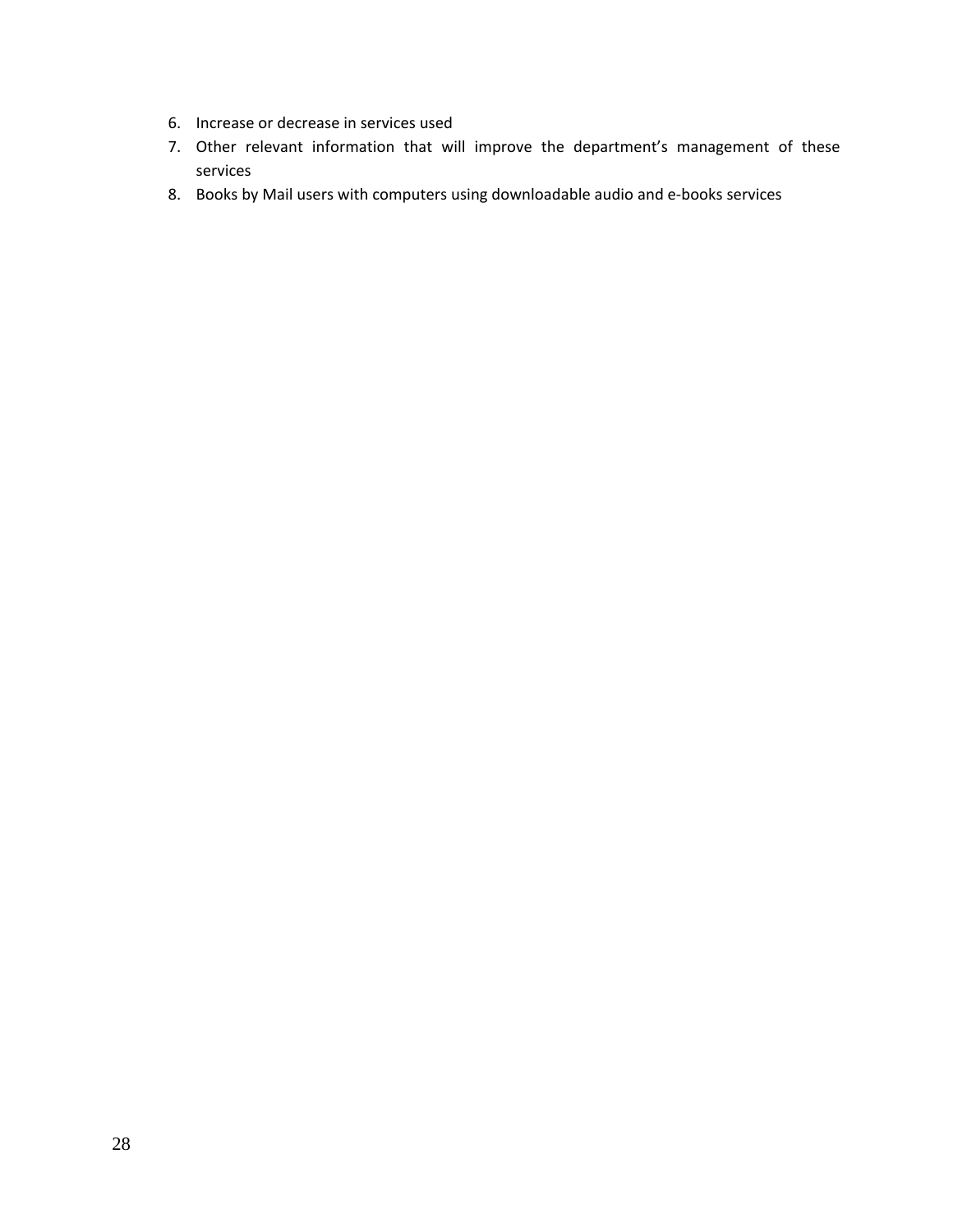# **Stakeholder Involvement**

This Five –Year State plan for Maine was developed with feedback from stakeholders gathered in the following ways:

- **1. Maine State Library statewide surveys.**
	- **Leadership Training Interest Survey (2011).**
	- **Social Media Survey (2011**
	- **Maine State Library Services Survey (2010)**
	- **Talking Books Plus Survey (2010)**
	- Books By Mail Survey (2009)
	- **MSL Patron Survey (2009)**
	- **E** Library Budget Survey (2009)
	- **SCOOP Purchasing Survey (2008)**
- **2. Responses to drafts from the Maine State Library staff responsible for carrying out the plan**
- **3. Review of draft by the Maine Library Commission /LSTA State Advisory Council.**

The Maine Library Commission is a 17‐member board appointed by the Governor, with a broad representation of the state's library community. The Commission establishes the policies and operations of the State Library, gives advice and makes recommendations on the expenditure of state and federal funds, and establishes guidelines and policies for statewide library programs.

# **Communication and Public Availability:**

The LSTA 2013‐2017 Plan, once approved by the Institute of Museum and Library Services, will be made available in print to the Maine Library Commission/LSTA State Advisory Council on Libraries and will be posted on the MSL web site at http://www.maine.gov/msl/libs/lsta/index.shtml. An email to the Maine libraries list serve will notify libraries of its availability on the website. The goals and action steps of the plan will be highlighted at the three regional spring council meetings and shared with the three district advisory board meetings.

The Maine Library Commission will receive status reports and have opportunities to review LSTA program activities. Significant changes to the State Plan will be submitted to the IMLS and appropriate stakeholders.

## **Monitoring**

The Director of Library Development /LSTA Coordinator will monitor the LSTA State Plan for 2013‐2017. Each funded program/partnership will provide quarterly reports for review. Discussions regarding performance will occur upon yearly renewal of contracts for services.

The Director of Library Development /LSTA Coordinator is ultimately responsible for assuring that monitoring and evaluation takes place as MSL strives to complete the activities detailed in this plan.

## **Assurances**

The following are the required certifications and assurances and are attached in the following appendix.

1. Program Assurances for 2013 Grant Award (includes Internet Safety Assurance and compliance with the Trafficking in Persons requirement)